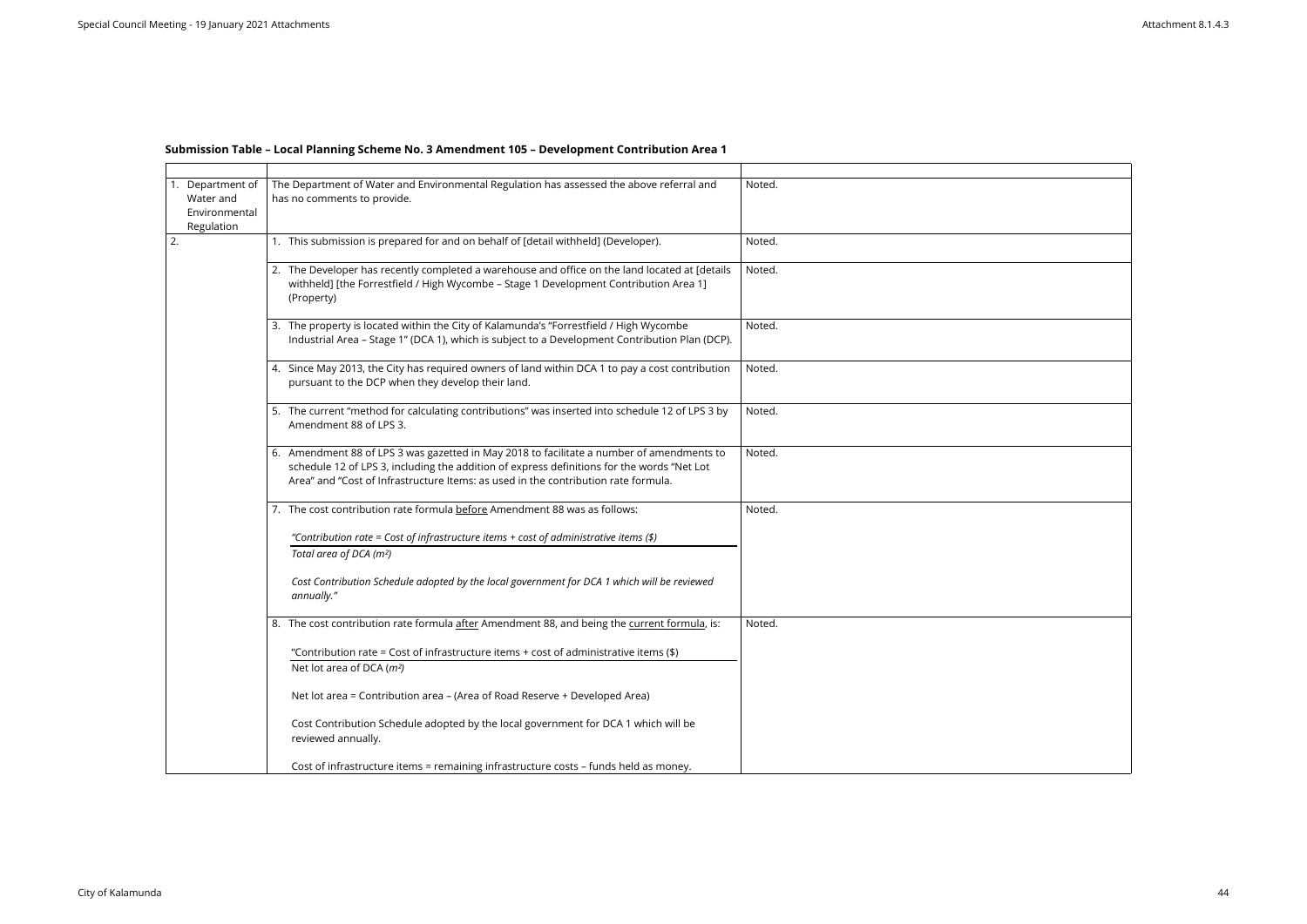| 9. The need for Amendment 88 was considered at the City's Ordinary Council Meeting on 28<br>November 2016 (see item 10.4.12 of the Agenda).                                                                                                                                                                                                                                                                                                                          | Noted. |
|----------------------------------------------------------------------------------------------------------------------------------------------------------------------------------------------------------------------------------------------------------------------------------------------------------------------------------------------------------------------------------------------------------------------------------------------------------------------|--------|
| 10. The officer report stated that the purpose of the agenda item was "to consider preparation of<br>Amendment 88 (the Amendment) to Local Planning Scheme No. 3 (LPS 3) to update the<br>Development Contribution Plan for the Forrestfield / High Wycombe Industrial Area".                                                                                                                                                                                        | Noted. |
| 11. The officer report stated:                                                                                                                                                                                                                                                                                                                                                                                                                                       | Noted. |
| "7. In February 2016, the Shire engaged Taylor Burrell Barnett (TBB) to investigate the different<br>influences on the DCP that have emerged as the area has developed. TBB conducted a workshop<br>with landowners, engaged a traffic engineer and a real estate agent to consolidate a position on<br>the factors that may trigger modifications to the DCP. Additionally, the Shire undertook a<br>comprehensive review of the operational components of the DCP. |        |
| 8. In June 2016, the Shire engaged Woodsome Management to review the costs and financial<br>structure of the DCP with a focus on the administration an day-to-day workings of the<br>arrangement.                                                                                                                                                                                                                                                                    |        |
| $\cdots$                                                                                                                                                                                                                                                                                                                                                                                                                                                             |        |
| 17. Calculation Methodology                                                                                                                                                                                                                                                                                                                                                                                                                                          |        |
| Schedule 12 of LPS 3 sets out the method for calculating contributions. When the DCP Scheme was<br>inserted into LPS 3 an error was made in the calculation methodology which was proposed to be<br>inserted by the Department of Planning                                                                                                                                                                                                                           |        |
| The calculation methodology should state Net lot area of DCA not Total area of DCA                                                                                                                                                                                                                                                                                                                                                                                   |        |
| 18. An additional definition has been included as part of the contribution methodology to clearly<br>outline the components that make up the cost of infrastructure items. The cost of infrastructure<br>items is defined as the future infrastructure costs minus the money held in reserve funds (collected<br>cash contributions including interest).                                                                                                             |        |
| <b>Officer Comment</b>                                                                                                                                                                                                                                                                                                                                                                                                                                               |        |
| 29. Through implementation of the DCP there have been a number of interpretations that are<br>inconsistent with Schedule 12 and Clause 6.5 of LPS 3. Upon review, it has become apparent that<br>the Shire needs to undertake the Amendment to ensure the DCP operates in an orderly manner<br>and in conformity with LPS 3.                                                                                                                                         |        |
| 30. The Amendment will formalise aspects of the DCP which have been operating outside of the<br>parameters provided by LPS 3 for an extended period of time.                                                                                                                                                                                                                                                                                                         |        |
|                                                                                                                                                                                                                                                                                                                                                                                                                                                                      |        |

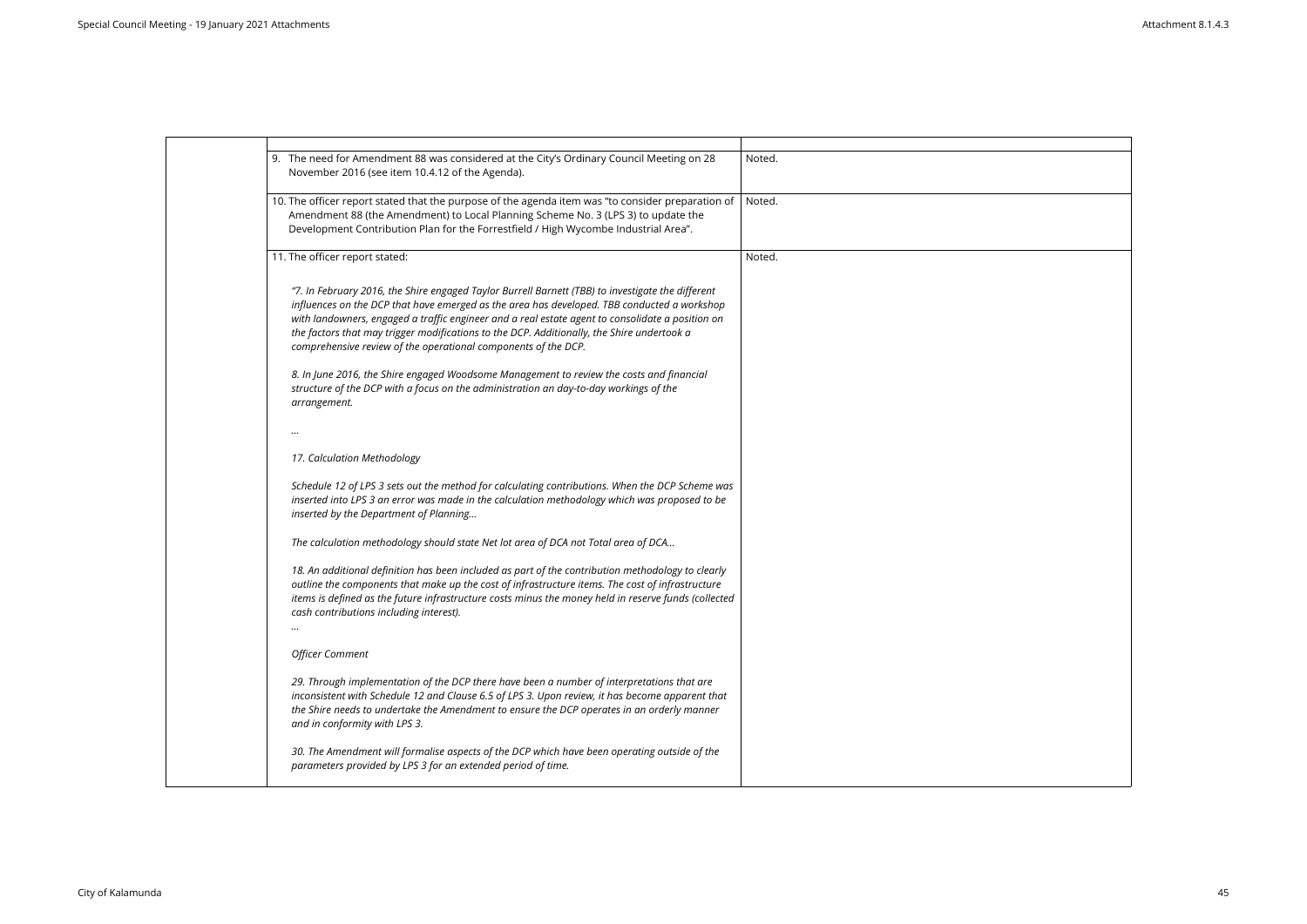| 31. Furthermore, the Amendment will ensure the ongoing financial sustainability of the DCP by<br>ensuring the calculation and collection methodologies align and do not operate the arrangement<br>into deficit.                                                                                                                                                                                                |                                                                                                                                                                                                                                                                                                                            |
|-----------------------------------------------------------------------------------------------------------------------------------------------------------------------------------------------------------------------------------------------------------------------------------------------------------------------------------------------------------------------------------------------------------------|----------------------------------------------------------------------------------------------------------------------------------------------------------------------------------------------------------------------------------------------------------------------------------------------------------------------------|
| 12. The current position of the City, being only 2 years after Amendment 88 was gazetted, is that<br>based on recent (confidential) advice received by the City, a new interpretation of the wording<br>of LPS 3 should be applied by the City to give effect to the true intent of the DCP and LPS 3<br>(see paragraph [6] of the officer report to agenda item 10.5.6 - minutes of OCM 22<br>September 2020). | Noted.                                                                                                                                                                                                                                                                                                                     |
| 13. The officer report for the 22 September 2020 OCM goes on to state:                                                                                                                                                                                                                                                                                                                                          | Noted.                                                                                                                                                                                                                                                                                                                     |
| "9. As outlined in the reports to OCM on 25 February 2020 (OCM 27/2020) and 28 July 2020 (OCM<br>136/2020 and OCM 137/2020):<br>a) Prior to the DCP Review considered by the Council on 25 February 2020, the Cost<br>Contribution rate was calculating using the whole of Method contained within Schedule 12<br>of LPS 3.                                                                                     |                                                                                                                                                                                                                                                                                                                            |
| d) To comply with SPP 3.6 and LPS 3 provisions and to administer the DCP in a practical and<br>equitable manner, the equation included in the above method will still be used, but the City,<br>based on advice received, has been advised that it should not have regard to the<br>supplementary notes included below the equation.                                                                            |                                                                                                                                                                                                                                                                                                                            |
| 10. With a view to ensuring LPS 3 clearly outlines the correct method being applied for the<br>purposes of calculating the Cost Contribution Rate, Amendment 105 will seek to remove the<br>supplementary notes listed below the equation used for calculating the Cost Contribution Rate                                                                                                                       |                                                                                                                                                                                                                                                                                                                            |
| 11. Amendment 105 has been proposed to clarify the intent of the Council's OCM resolution on 25<br>February 2020, to bring LPS 3 into alignment with the City's interpretation of the DCP, which will<br>introduce transparency and prevent any ambiguity regarding the calculation of the Cost<br>Contribution."                                                                                               |                                                                                                                                                                                                                                                                                                                            |
| 14. The Developer submits that it is difficult to comprehend and reconcile the City's change of<br>position in regard to the calculation of the Cost Contribution Rate.                                                                                                                                                                                                                                         | Amendment 88 reflected and sought to define the<br>operated up until and shortly after the Amendme<br>other modifications to LPS 3, this introduced the t<br>'cost of infrastructure items' to the Method for Ca<br>Schedule 12 of LPS 3.                                                                                  |
|                                                                                                                                                                                                                                                                                                                                                                                                                 | The application of the equation together with the<br>after each landowner makes their Cost Contributi<br>development area is deducted from the 'net lot ar<br>infrastructure and money collected is also remove<br>only the remaining (estimated) infrastructure and<br>divided by the net lot area of undeveloped land (r |
|                                                                                                                                                                                                                                                                                                                                                                                                                 |                                                                                                                                                                                                                                                                                                                            |

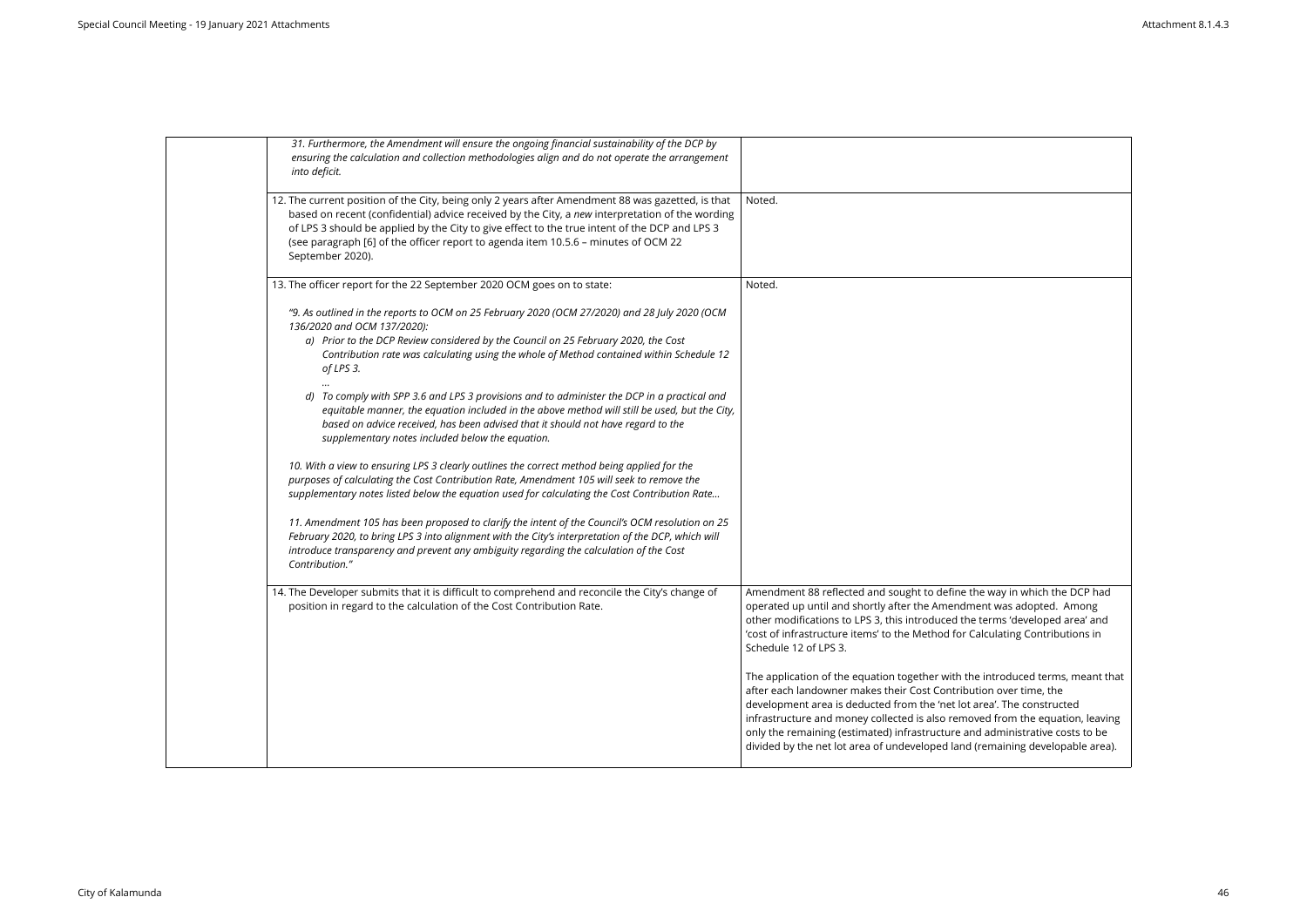|                                                                                                                                                                                                                                                                                                                                                                                                                                                                                                                                                                                                                                                                                                                                                                                                                                                                                                                              | As a result of the preparation of more precise designs and a comprehensive<br>review of utility relocation cost estimates in 2016/2017 a significant reduction<br>of estimated costs was identified and resulted in the reduction of the Cost<br>Contribution rate in December 2018 from \$29.79/m <sup>2</sup> to \$17.01/m <sup>2</sup> .<br>The approach undertaken resulted in some landowners who had developed<br>early, with a rate based on preliminary cost estimates, contributing at a higher<br>rate than landowners who had developed later and with a rate based on the<br>actual cost of infrastructure or more refined estimates.<br>On the present understanding of the appropriate methodology, to achieve an<br>equitable outcome where Contribution Rates remain uniform throughout the<br>life of the DCP, the formula more appropriately should be as proposed under<br>Amendment 105. |
|------------------------------------------------------------------------------------------------------------------------------------------------------------------------------------------------------------------------------------------------------------------------------------------------------------------------------------------------------------------------------------------------------------------------------------------------------------------------------------------------------------------------------------------------------------------------------------------------------------------------------------------------------------------------------------------------------------------------------------------------------------------------------------------------------------------------------------------------------------------------------------------------------------------------------|--------------------------------------------------------------------------------------------------------------------------------------------------------------------------------------------------------------------------------------------------------------------------------------------------------------------------------------------------------------------------------------------------------------------------------------------------------------------------------------------------------------------------------------------------------------------------------------------------------------------------------------------------------------------------------------------------------------------------------------------------------------------------------------------------------------------------------------------------------------------------------------------------------------|
|                                                                                                                                                                                                                                                                                                                                                                                                                                                                                                                                                                                                                                                                                                                                                                                                                                                                                                                              |                                                                                                                                                                                                                                                                                                                                                                                                                                                                                                                                                                                                                                                                                                                                                                                                                                                                                                              |
|                                                                                                                                                                                                                                                                                                                                                                                                                                                                                                                                                                                                                                                                                                                                                                                                                                                                                                                              |                                                                                                                                                                                                                                                                                                                                                                                                                                                                                                                                                                                                                                                                                                                                                                                                                                                                                                              |
| 15. The City's position with respect to Amendment 88 was that:<br>a) "An additional definition has been included as part of the contribution methodology to<br>clearly outline the components that make up the cost of infrastructure items. The cost of<br>infrastructure items is defined as the future infrastructure costs minus the money held in<br>reserve funds (collected cash contributions including interest)."<br>b) "Through implementation of the DCP there have been a number of interpretations that<br>are inconsistent with Schedule 12 and Clause 6.5 of LPS 3. Upon review, it has become<br>apparent that the Shire needs to undertake the Amendment to ensure the DCP operates<br>in an orderly manner and in conformity with LPS 3."<br>c) "The Amendment will formalise aspects of the DCP which have been operating outside of<br>the parameters provided by LPS 3 for an extended period of time" | Noted. Refer to response 14 above.                                                                                                                                                                                                                                                                                                                                                                                                                                                                                                                                                                                                                                                                                                                                                                                                                                                                           |
| 16. The City's position with respect to proposed Amendment 105 is that:<br>a) Amendment 105 has been proposed to clarify the intent of the Council's OCM resolution<br>on 25 February 2020, to bring LPS 3 into alignment with the City's interpretation of the<br>DCP, which will introduce transparency and prevent any ambiguity regarding the<br>calculation of the Cost Contribution                                                                                                                                                                                                                                                                                                                                                                                                                                                                                                                                    | Noted. Refer to response 14 above.                                                                                                                                                                                                                                                                                                                                                                                                                                                                                                                                                                                                                                                                                                                                                                                                                                                                           |
| 17. The Developer submits that the position now being asserted by the City to support proposed<br>Amendment 105 totally contradicts the earlier position asserted by the City to support<br>Amendment 88.                                                                                                                                                                                                                                                                                                                                                                                                                                                                                                                                                                                                                                                                                                                    | Noted. Refer to response 14 above.                                                                                                                                                                                                                                                                                                                                                                                                                                                                                                                                                                                                                                                                                                                                                                                                                                                                           |
| 18. Which of the City's interpretations of the DCP is correct?                                                                                                                                                                                                                                                                                                                                                                                                                                                                                                                                                                                                                                                                                                                                                                                                                                                               | Refer to response 14 above.                                                                                                                                                                                                                                                                                                                                                                                                                                                                                                                                                                                                                                                                                                                                                                                                                                                                                  |
| 19. Is it the interpretation that supported Amendment 88?                                                                                                                                                                                                                                                                                                                                                                                                                                                                                                                                                                                                                                                                                                                                                                                                                                                                    | Refer to response 14 above.                                                                                                                                                                                                                                                                                                                                                                                                                                                                                                                                                                                                                                                                                                                                                                                                                                                                                  |
| 20. Or is it the interpretation that the City now relies on to support proposed Amendment 105?                                                                                                                                                                                                                                                                                                                                                                                                                                                                                                                                                                                                                                                                                                                                                                                                                               | The purpose of proposing Amendment 105 is to ensure that a formula for<br>calculating the Contribution Rate will be included in the DCP which will remove<br>any doubt on the methodology, and will ensure that the DCP methodology will                                                                                                                                                                                                                                                                                                                                                                                                                                                                                                                                                                                                                                                                     |

| gns and a comprehensive<br>017 a significant reduction<br>e reduction of the Cost<br>1 <sup>2</sup> to \$17.01/m <sup>2</sup> . |
|---------------------------------------------------------------------------------------------------------------------------------|
| mers who had developed<br>tes, contributing at a higher<br>l with a rate based on the<br>ates.                                  |
| nethodology, to achieve an<br>in uniform throughout the<br>ould be as proposed under                                            |
|                                                                                                                                 |
|                                                                                                                                 |
|                                                                                                                                 |
|                                                                                                                                 |
|                                                                                                                                 |
|                                                                                                                                 |
| sure that a formula for<br>the DCP which will remove<br>it the DCP methodology will                                             |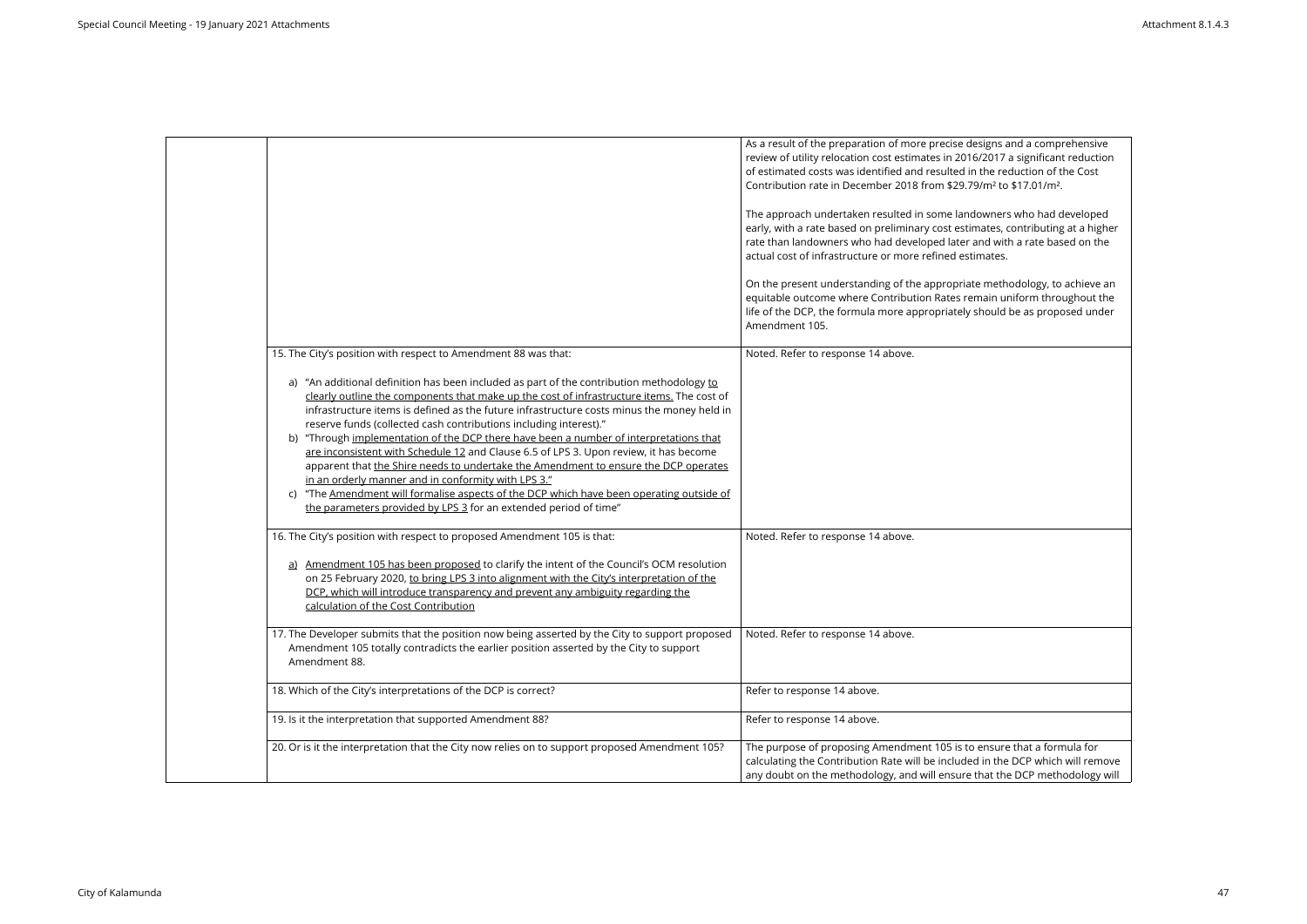|                                                                                                                                                                                                                                                                                                                       | produce Contribution Rates which achieve the SPP 3.6 and the City's LPS 3<br>objectives of fairness, equity and consistency in Cost Contributions by owners<br>across the whole of the DCA.                                                                                                                                                                 |
|-----------------------------------------------------------------------------------------------------------------------------------------------------------------------------------------------------------------------------------------------------------------------------------------------------------------------|-------------------------------------------------------------------------------------------------------------------------------------------------------------------------------------------------------------------------------------------------------------------------------------------------------------------------------------------------------------|
| 21. The Developer submits that it is impossible for any landowner to make proper and informed<br>decisions in regard to developing their land when the City has a practice of applying a<br>different interpretation to the provisions of the DCP every few years.                                                    | The approach undertaken, including the preparation of Amendment 105, seeks<br>to ensure consistency of Cost Contributions for landowners, which will assist<br>landowners with making proper and informed decisions in regard to<br>developing their land.                                                                                                  |
| 22. State Planning Policy 3.6 and LPS 3 outline the Principles underlying development<br>contributions. These principles include "certainty" and "consistency".                                                                                                                                                       | Noted.                                                                                                                                                                                                                                                                                                                                                      |
| 23. The City's attempt to bring about proposed Amendment 105 two years after Amendment 88<br>flies in the face of the principles of "certainty" and "consistency".                                                                                                                                                    | Refer to responses 14 and 20 above.                                                                                                                                                                                                                                                                                                                         |
| 24. Given the City's propensity to radically change its position every few years, the concern for all<br>landowners still to develop their land within DCA 1 has to be - is the City going to change its<br>position yet again in the coming years?                                                                   | Refer to responses 14 and 20 above.                                                                                                                                                                                                                                                                                                                         |
| 25. The Developer submits that there is currently a very real and significant risk that the City will<br>have to change its position in regard to its new interpretation of the DCP in the new future.                                                                                                                | The purpose of Amendment 105 is to make the City's intentions in regard to<br>fairness, equity and consistency in cost contributions clear and unequivocal. A<br>change to this position, to the extent that it results in an inequitable and<br>inconsistent outcome, is considered unlikely and inconsistent with the<br>principles of SPP 3.6 and LPS 3. |
| 26. The City has described the underlying basis for proposed Amendment 105 as follows<br>(emphasis added):                                                                                                                                                                                                            | Noted. Also refer to the response to 20 above.                                                                                                                                                                                                                                                                                                              |
| "Amendment 105 has been proposed to clarify the intent of the Council's OCM resolution on<br>25 February 2020, to bring LPS 3 into alignment with the City's interpretation of the DCP,<br>which will introduce transparency and prevent any ambiguity regarding the calculation of the<br><b>Cost Contribution."</b> |                                                                                                                                                                                                                                                                                                                                                             |
| 27. The City's new interpretation of the DCP is the subject of legal proceedings between the<br>Developer and the City in the State Administrative Tribunal (DR 68/2020).                                                                                                                                             | Noted. The making and amending of Local Planning Schemes is a role for local<br>governments, the WAPC and the Minister. The SAT has no role in the process.                                                                                                                                                                                                 |
| 28. In those legal proceedings, the Tribunal is considering the City's new interpretation of the DCP<br>and will decide whether that new interpretation is consistent with he DCP provisions within<br>LPS 3.                                                                                                         | Noted. Refer to the response to 27 above.                                                                                                                                                                                                                                                                                                                   |
| 29. The proceedings went to a final hearing on 10 December 2020 before Senior Member Willey<br>who heard extensive submissions made both for and against the City's new interpretation of<br>the DCP.                                                                                                                 | Noted. Refer to the response to 27 above.                                                                                                                                                                                                                                                                                                                   |
| 30. At the conclusion of the hearing, the Senior Member reserved his decision and indicated that<br>his decision would not be delivered until "sometime in the New Year".                                                                                                                                             | Noted. Refer to the response to 27 above.                                                                                                                                                                                                                                                                                                                   |
|                                                                                                                                                                                                                                                                                                                       |                                                                                                                                                                                                                                                                                                                                                             |

| 3.6 and the City's LPS 3      |
|-------------------------------|
| st Contributions by owners    |
|                               |
|                               |
| on of Amendment 105, seeks    |
|                               |
| downers, which will assist    |
| isions in regard to           |
|                               |
|                               |
|                               |
|                               |
|                               |
|                               |
|                               |
|                               |
|                               |
|                               |
|                               |
|                               |
| y's intentions in regard to   |
|                               |
| ns clear and unequivocal. A   |
| in an inequitable and         |
| consistent with the           |
|                               |
|                               |
|                               |
|                               |
|                               |
|                               |
|                               |
|                               |
|                               |
|                               |
|                               |
| g Schemes is a role for local |
| has no role in the process.   |
|                               |
|                               |
|                               |
|                               |
|                               |
|                               |
|                               |
|                               |
|                               |
|                               |
|                               |
|                               |
|                               |
|                               |
|                               |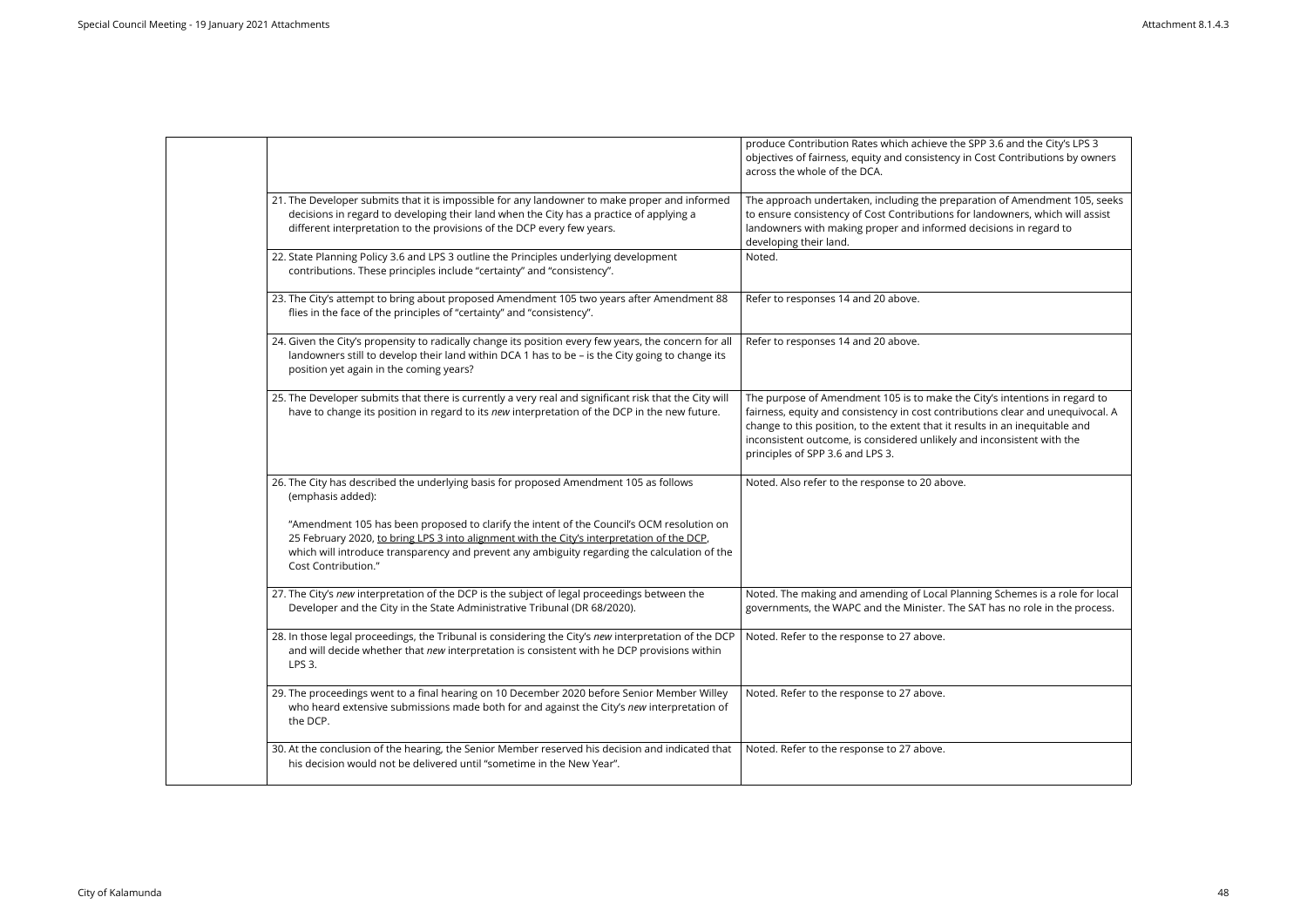|                            | 31. Given the City's position that proposed Amendment 105 is to bring LPS 3 into alignment with<br>the City's new interpretation of the DCP, the Developer submits that it is entirely<br>inappropriate for the City to proceed with proposed Amendment 105 until such a time as the<br>Tribunal hands down its decision in regard to the City's new interpretation of the DCP. | Amendment 105 is appropriate for the reasons outlined in the responses to 14<br>and 20 above.                                                                                                                                                                                                                                                                                                                                                                                                                                                                                                                                                                                                                                             |
|----------------------------|---------------------------------------------------------------------------------------------------------------------------------------------------------------------------------------------------------------------------------------------------------------------------------------------------------------------------------------------------------------------------------|-------------------------------------------------------------------------------------------------------------------------------------------------------------------------------------------------------------------------------------------------------------------------------------------------------------------------------------------------------------------------------------------------------------------------------------------------------------------------------------------------------------------------------------------------------------------------------------------------------------------------------------------------------------------------------------------------------------------------------------------|
|                            | 32. If the City does not wait for the Tribunal's decision and proceeds to advance proposed<br>Amendment 105, there is a real and significant risk that Amendment 105 will have to be<br>undone because the Tribunal finds that the City's new interpretation of the DCP is incorrect.                                                                                           | This submission is considered to miss the point of Amendment<br>105. Amendment 105 will directly achieve the City's objective of fairness, equity<br>and consistency, without relying on the legal arguments for the interpretation<br>of the Contribution Rate methodology formula in the DCP.                                                                                                                                                                                                                                                                                                                                                                                                                                           |
|                            |                                                                                                                                                                                                                                                                                                                                                                                 | The purpose of the City in proposing Amendment 105 is to ensure that a<br>formula for calculating the Contribution Rate will be included in the DCP which<br>will remove any doubt on the methodology, and will ensure that the DCP<br>methodology will produce Contribution Rates which achieve the SPP 3.6 and<br>the City's LPS 3 objectives of equity and consistency in Cost Contributions by<br>owners across the whole of the DCA.                                                                                                                                                                                                                                                                                                 |
|                            |                                                                                                                                                                                                                                                                                                                                                                                 | In short, the purpose of Amendment 105 is to make the City's intentions in<br>regard to fairness, equity and consistency in cost contributions clear and<br>unequivocal, and to remove the need to rely on a legal interpretation of the<br>presently inequitable provisions in the methodology section of the DCP.                                                                                                                                                                                                                                                                                                                                                                                                                       |
|                            | 33. Accordingly, for the sake of certainty and consistency, the Developer submits that proposed<br>Amendment 105 should not proceed at this time and instead, only re-visited by the City<br>following the handing down of the Tribunal's decision in DR/2020.                                                                                                                  | This submission assumes an interpretation of the presently inequitable<br>provisions in the Contribution Rate methodology section of the DCP will<br>provide certainty and consistency. In fact, what will more reliably provide<br>certainty and consistency is the passing of Amendment 105. That will ensure<br>that there will be the highest possible level of equity and consistency in the<br>Cost Contributions by owners across the whole of DCA 1.                                                                                                                                                                                                                                                                              |
|                            |                                                                                                                                                                                                                                                                                                                                                                                 | This submission would have the unfortunate outcome of preserving a situation<br>where the submitter will have its Cost Contribution calculated at the rate of<br>approximately \$17/m <sup>2</sup> , while other owners in the DCA, without any fault on<br>their part, have been required to contribute at a rate in excess of<br>\$29/m <sup>2</sup> . There is a lack of fairness, equity and consistency in those differences,<br>and the landowner's attempt to preserve the inconsistency in its favour is not<br>considered to result in an acceptable outcome. The submission is predicated<br>on an aim to achieve a high level of inequity and inconsistency in cost<br>contributions by owners in DCA 1, and is not supported. |
| 3. Main Roads<br><b>WA</b> | In response to your correspondence received 29 October 2020, Main Roads advises that it has no<br>comment to make regarding the above scheme amendment.                                                                                                                                                                                                                         | Noted.                                                                                                                                                                                                                                                                                                                                                                                                                                                                                                                                                                                                                                                                                                                                    |
| 4.                         | 1. THE AMENDMENT                                                                                                                                                                                                                                                                                                                                                                | Noted.                                                                                                                                                                                                                                                                                                                                                                                                                                                                                                                                                                                                                                                                                                                                    |
|                            | The City should not proceed with LPS 3 Amendment 105.                                                                                                                                                                                                                                                                                                                           |                                                                                                                                                                                                                                                                                                                                                                                                                                                                                                                                                                                                                                                                                                                                           |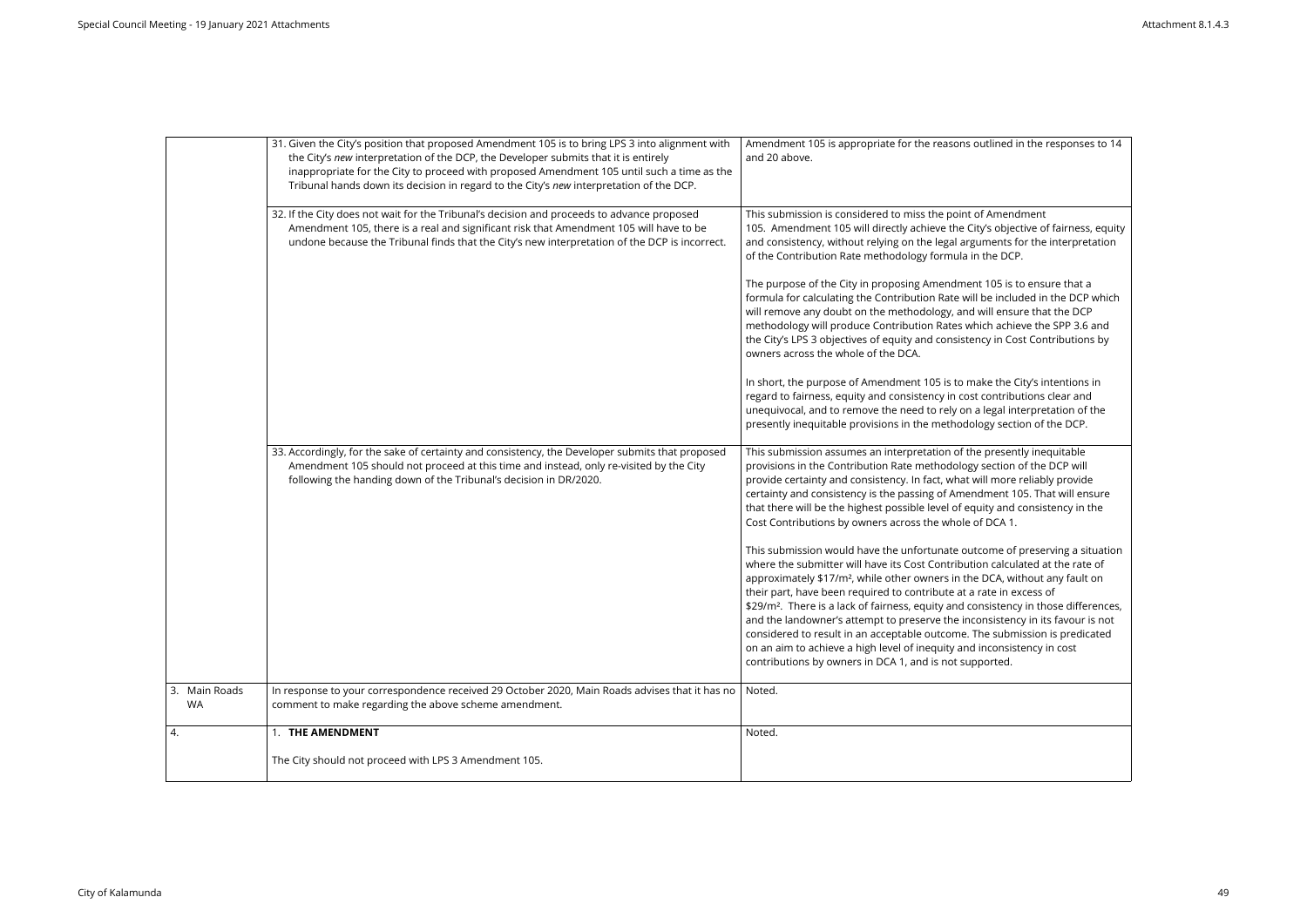| The proposed amendment is just 1 line, however, there is so much background to the reasons it<br>has been initiated.                                                                                                                                                                                                                                       |        |
|------------------------------------------------------------------------------------------------------------------------------------------------------------------------------------------------------------------------------------------------------------------------------------------------------------------------------------------------------------|--------|
| The consequences of amending this 1 line are extensive and the financial ramifications for<br>landowners are substantial.                                                                                                                                                                                                                                  |        |
| 2. BACKGROUND                                                                                                                                                                                                                                                                                                                                              | Noted. |
| 2.1 This DCP has been in place since January 2013 and was gazetted on 10 May 2013. At all times<br>the City has maintained that this DCP is compliant with City of Kalamunda Local Planning<br>Scheme 3 (LPS 3) provisions and the requirements established through State Planning Policy<br>3.6 - Development Contributions for Infrastructure (SPP 3.6). |        |
| 2.2 Both SPP 3.6 and City of Kalamunda LPS 3 schedule 12, require a DCP to be reviewed at<br>specified times.                                                                                                                                                                                                                                              | Noted. |
| SPP 3.6 clause 6.3.8 states:                                                                                                                                                                                                                                                                                                                               |        |
| Comments<br>A development contribution plan must specify the period during which it is to operate.<br>If the period is 10 years or longer, then reviews should occur at 5-year intervals (with the cost<br>apportionment schedule to be reviewed at least annually).                                                                                       |        |
| LPS 3 schedule 12 Review Process states:                                                                                                                                                                                                                                                                                                                   |        |
| The plan will be reviewed when considered appropriate, though not exceeding a period of 5<br>years, having regard to the rate of subsequent development in the development contribution<br>area since the last review and the degree of development potential still existing.                                                                              |        |
| The estimated infrastructure costs will be reviewed at least annually to reflect changes in<br>funding and revenue sources and indexed based on the Building Cost index or other<br>appropriate index as approved by the qualified person undertaking the certification of costs.                                                                          |        |
| 2.3 The City has, generally, complied with these requirements.                                                                                                                                                                                                                                                                                             | Noted. |
| 3. LPS 3 Amendment 88.                                                                                                                                                                                                                                                                                                                                     | Noted. |
| 3.1. Following a major review of the Forrestfield/ High Wycombe Industrial Stage 1 LSP<br>carried out in 2016, on 1 May 2018, LPS 3 amendment 88 was gazetted by WAPC.                                                                                                                                                                                     |        |
| This amendment included changes to some infrastructure items, the removal of others<br>that were seen to no longer be required due to changes in external circumstances. For<br>example, planning for the Forrestfield Airport Link.                                                                                                                       |        |

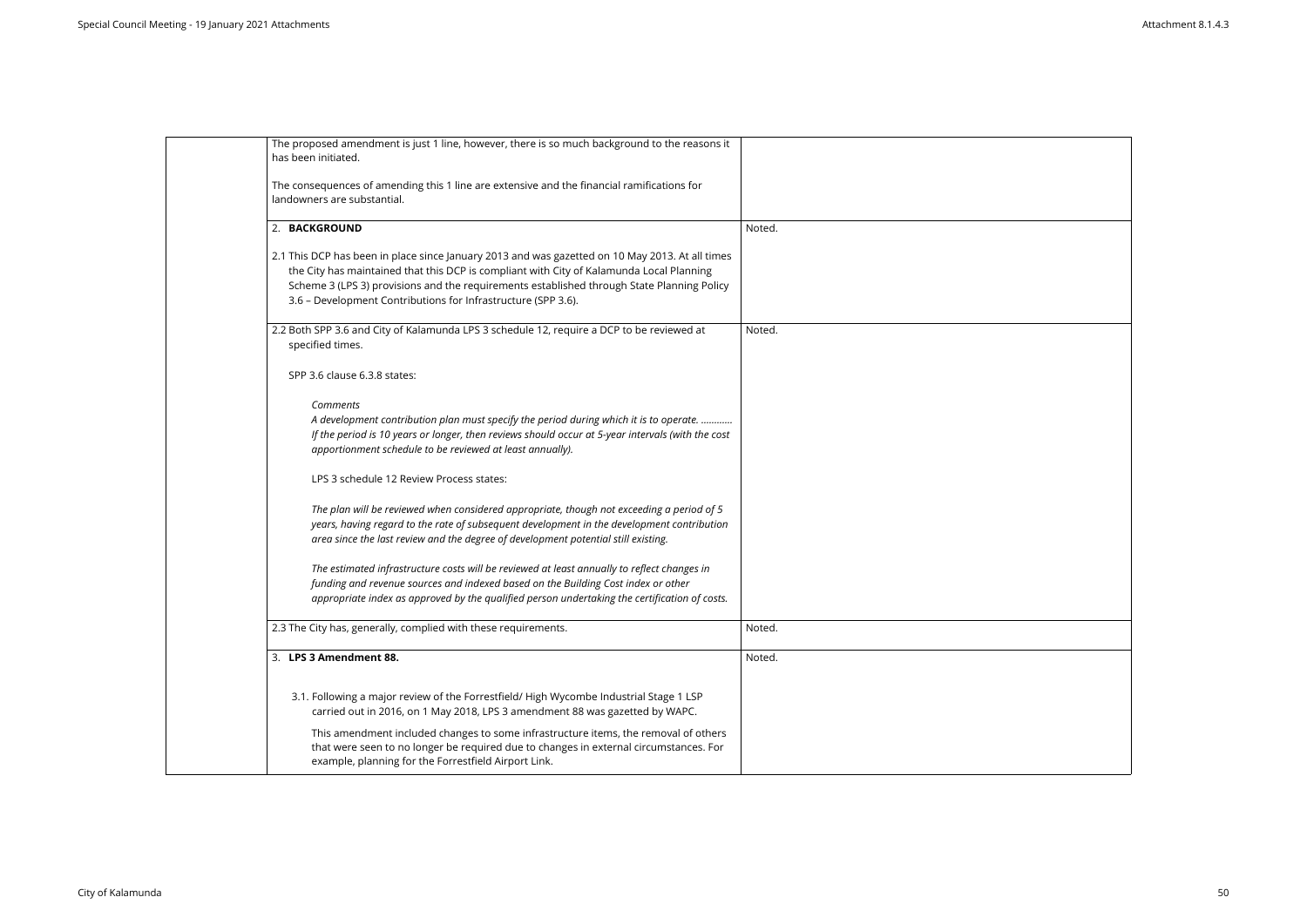| Also included in Amendment 88 was a <b>clarification</b> of the contribution calculation<br>formula.                                                                                                                                                                                                                                                        |                                                                                                                                                                                                                                                                     |
|-------------------------------------------------------------------------------------------------------------------------------------------------------------------------------------------------------------------------------------------------------------------------------------------------------------------------------------------------------------|---------------------------------------------------------------------------------------------------------------------------------------------------------------------------------------------------------------------------------------------------------------------|
| 3.2. OCM Minutes report adopted on 19 December 2016 states:                                                                                                                                                                                                                                                                                                 | Noted.                                                                                                                                                                                                                                                              |
| 17. Revised Methodology:                                                                                                                                                                                                                                                                                                                                    |                                                                                                                                                                                                                                                                     |
| cost of infrastructure items + cost of administrative items                                                                                                                                                                                                                                                                                                 |                                                                                                                                                                                                                                                                     |
| Contribution rate =<br>-------------------------------------Net lot area of DCA (m <sup>2</sup> )                                                                                                                                                                                                                                                           |                                                                                                                                                                                                                                                                     |
| Net lot area = lot area $-$ (area of road reserve $+$ developed area)                                                                                                                                                                                                                                                                                       |                                                                                                                                                                                                                                                                     |
| Cost of infrastructure items = remaining infrastructure costs - funds held as money                                                                                                                                                                                                                                                                         |                                                                                                                                                                                                                                                                     |
| An additional definition has been included as part of the contribution methodology<br>18.<br>to clearly outline the components that make up the cost of infrastructure items. The<br>cost of infrastructure items is defined as the future infrastructure costs minus the<br>money held in reserve funds (collected cash contributions including interest). |                                                                                                                                                                                                                                                                     |
| Furthermore, the Amendment will ensure the ongoing financial sustainability of the<br>31.<br>DCP by ensuring the calculation and collection methodologies align and do not<br>operate the arrangement into deficit.                                                                                                                                         |                                                                                                                                                                                                                                                                     |
| 3.3. This was not a change to the calculation methodology that had been in use, but<br>clarification and confirmation of the method in use at that time.                                                                                                                                                                                                    | Noted.                                                                                                                                                                                                                                                              |
| It should be noted that the clarification to the components of the formula in<br>Amendment 88 were accepted by the Council and it was gazetted by WAPC in May 2018.                                                                                                                                                                                         |                                                                                                                                                                                                                                                                     |
| 3.4. In 2017 Amendment 88 was advertised for public comment. 16 landowner submissions                                                                                                                                                                                                                                                                       | Noted.                                                                                                                                                                                                                                                              |
| were received and reviewed by the City. Not a single one of these 16 landowners<br>objected to the "additional definition" added to the formula.                                                                                                                                                                                                            |                                                                                                                                                                                                                                                                     |
| 4. Contribution rates.<br>4.1 The City has, in the past, claimed that 4 landowners paid at a contribution rate of \$28.49 and<br>8 landowners paid contributions at a rate of \$31.23/m <sup>2</sup> .<br>This statement was misleading.                                                                                                                    | It is understood that the City provided this inform<br>Issues, Facts and Contentions to the State Admin<br>in which this was provided was to outline the Cos<br>at the time that payment was made, not the adju<br>It is acknowledged that there were adjustments r |
|                                                                                                                                                                                                                                                                                                                                                             | due to 100% of infrastructure costs associated wi<br>included rather than 50%.                                                                                                                                                                                      |
| 4.2 All landowners who had paid prior to 30 November 2016 were given refunds of<br>approximately \$1.57/m <sup>2</sup> (plus interest). The contribution reimbursements and interest were<br>paid on 31 December 2016.                                                                                                                                      | Noted. The City's officers have not verified the fig<br>as it has no specific bearing on Amendment 105.                                                                                                                                                             |
| 4.3 The actual Contribution rate paid by the first 4 landowners after refunds was \$26.91/m <sup>2</sup> . The<br>next 8 payments were, after refunds, \$29.66/m <sup>2</sup> .                                                                                                                                                                             | Noted. See response to 4.2 above.                                                                                                                                                                                                                                   |

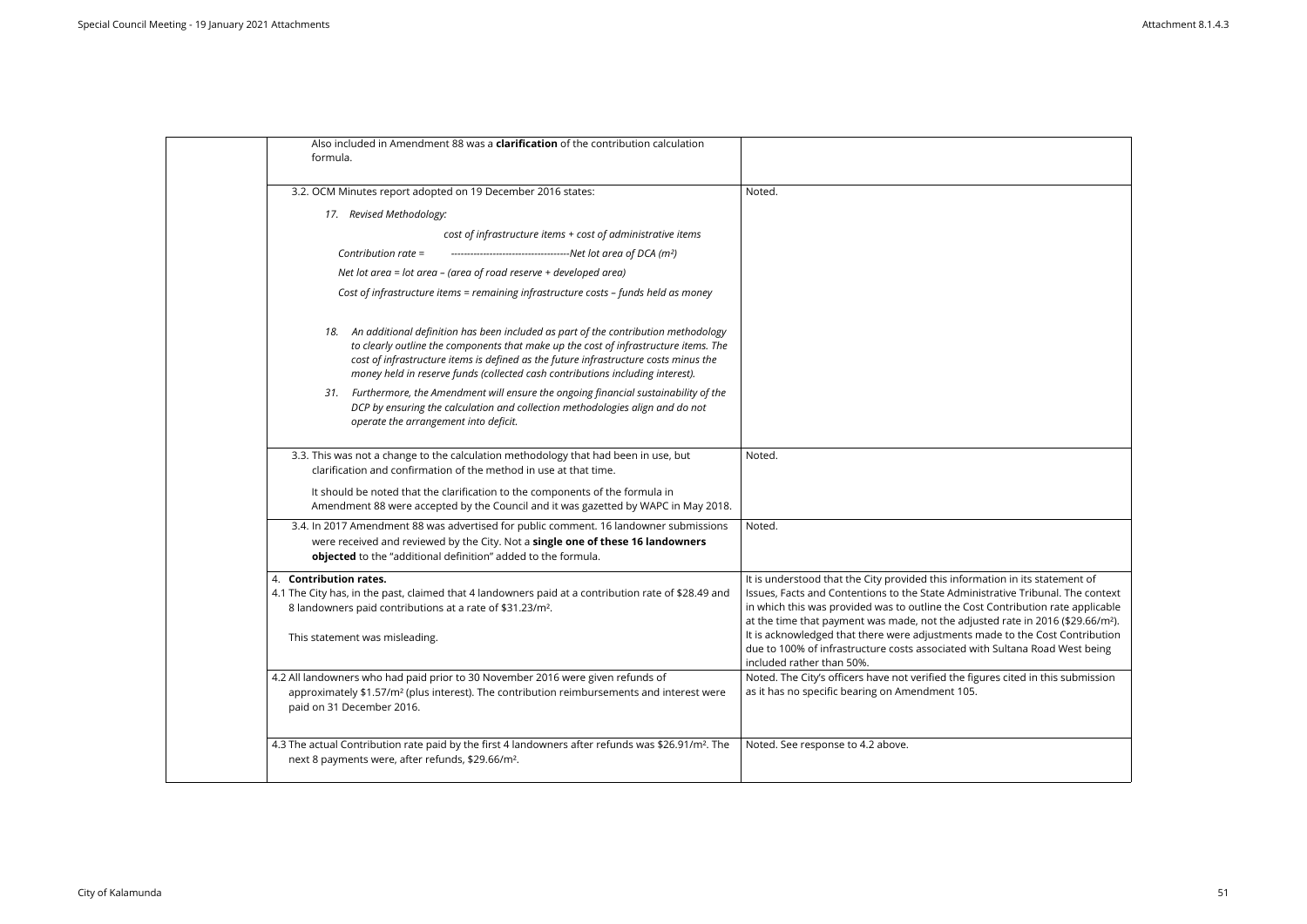| No landowner has paid more than \$29.66/m <sup>2</sup> .                                                                                                                                                                                                                                                                                                                                                             |                                                                                                                                                                                                                                                                                                                                                                |
|----------------------------------------------------------------------------------------------------------------------------------------------------------------------------------------------------------------------------------------------------------------------------------------------------------------------------------------------------------------------------------------------------------------------|----------------------------------------------------------------------------------------------------------------------------------------------------------------------------------------------------------------------------------------------------------------------------------------------------------------------------------------------------------------|
| 4.4 After the annual cost review in December 2016 the contribution rate was declared at<br>\$29.79/m <sup>2</sup> .                                                                                                                                                                                                                                                                                                  | Noted.                                                                                                                                                                                                                                                                                                                                                         |
| 4.5 As a result of further refinement of infrastructure needs and cost estimates, in the next<br>annual cost review the contribution rate was reduced to \$17.01/m <sup>2</sup> in December 2018.<br>The rate reduction was not as a result of the clarification of the formula components,<br>included in Amendment 88, but purely because of the latest and best estimates of<br>outstanding infrastructure costs. | The Contribution Rate reduction was exaggerated by the method of calculation<br>used in December 2018 because the calculation included only estimated costs<br>of future infrastructure and divided this by the undeveloped land area. Given<br>both the estimated costs and land area reduced, this had the effect of also<br>reducing the Cost Contribution. |
| 4.6 Where cost contributions are based on estimates, SPP 3.6 states:                                                                                                                                                                                                                                                                                                                                                 | Noted.                                                                                                                                                                                                                                                                                                                                                         |
| 6.3.11.1 The determination of infrastructure costs and administrative costs is to be based<br>on amounts expended, but when expenditure has not occurred, it is to be based<br>on the best and latest estimated costs available to the local government and<br>adjusted accordingly, if necessary. (emphasis added)                                                                                                  |                                                                                                                                                                                                                                                                                                                                                                |
| 6.3.11.3 The local government is to have such estimated costs independently certified<br>by appropriate qualified persons and must provide certification to an owner when<br>requested to do so. (emphasis added)                                                                                                                                                                                                    |                                                                                                                                                                                                                                                                                                                                                                |
| 4.7 The City has always maintained that they have used the latest and best estimates as<br>required, at every annual review.                                                                                                                                                                                                                                                                                         | Noted.                                                                                                                                                                                                                                                                                                                                                         |
| 5. Complaint.<br>5.1 After this new rate of \$17.01 was declared in December 2018, two landowners who had paid<br>previously, at a higher rate, approached the City for a refund of part of their contributions.                                                                                                                                                                                                     | Noted.                                                                                                                                                                                                                                                                                                                                                         |
| 5.2 City of Kalamunda OCM Minutes of 26 November 2019 resolution 281/2019 reads:<br>That Council Request the Chief Executive Officer to write to the Coxon Group (trading as Carrooda<br>Pty Ltd and Sansom Nominees Pty Ltd) and to MEM Properties Pty Ltd to advise that the City:                                                                                                                                 | Noted.                                                                                                                                                                                                                                                                                                                                                         |
| a) Neither accepts, nor denies each companies' request to the City for a refund of a part of<br>each of their respective Cost Contributions paid towards the Forrestfield High Wycombe<br>Industrial Development Stage 1, as each has set out in their respective written requests to<br>the City;<br>b) Invites each company to provide fully particularised calculations to the satisfaction of the                |                                                                                                                                                                                                                                                                                                                                                                |
| City, as to how each assert that such refunds are calculated; and<br>c) Invites each company to provide fully particularised written submissions setting out the<br>legal basis upon which each consider that a refund is due pursuant to the City's Local<br>Planning Scheme 3.                                                                                                                                     |                                                                                                                                                                                                                                                                                                                                                                |
|                                                                                                                                                                                                                                                                                                                                                                                                                      |                                                                                                                                                                                                                                                                                                                                                                |

| by the method of calculation<br>luded only estimated costs<br>eveloped land area. Given<br>is had the effect of also |
|----------------------------------------------------------------------------------------------------------------------|
|                                                                                                                      |
|                                                                                                                      |
|                                                                                                                      |
|                                                                                                                      |
|                                                                                                                      |
|                                                                                                                      |
|                                                                                                                      |
|                                                                                                                      |
|                                                                                                                      |
|                                                                                                                      |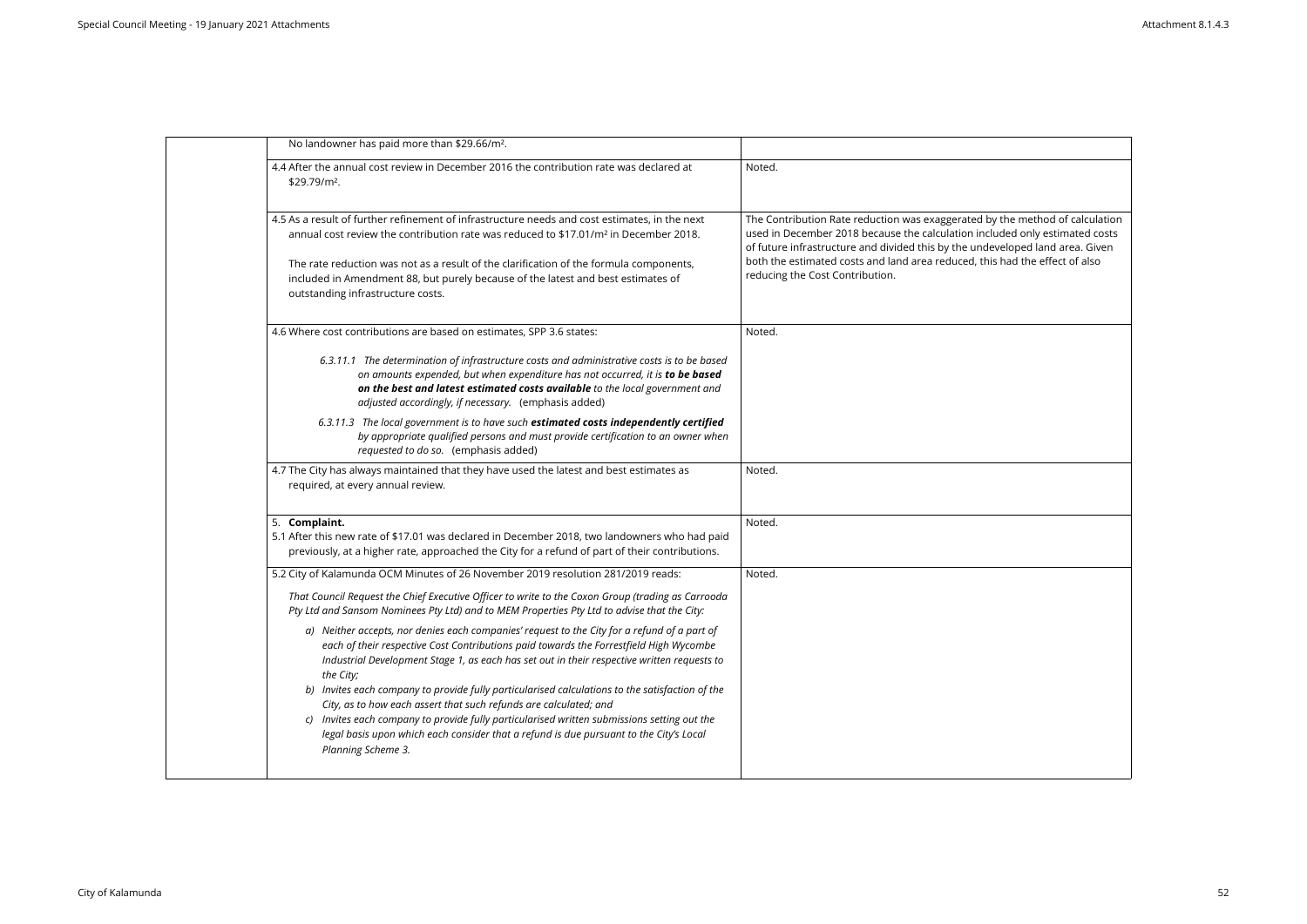| 5.3 There was no suggestion at that time or in that resolution, that the contribution payments<br>made by either landowner was an interim payment and no hint that there would be a<br>reconciliation of costs and contributions at the end of the DCP.                                                                             | Noted.                                                                                                                                                                                                                                                                                                                                             |
|-------------------------------------------------------------------------------------------------------------------------------------------------------------------------------------------------------------------------------------------------------------------------------------------------------------------------------------|----------------------------------------------------------------------------------------------------------------------------------------------------------------------------------------------------------------------------------------------------------------------------------------------------------------------------------------------------|
| 5.4 It was only since, and as a consequence of the actions of these two landowners, that the City<br>reviewed and altered the DCP at the following annual cost review, advertised in February<br>2020 and passed by Council in June 2020.                                                                                           | Noted.                                                                                                                                                                                                                                                                                                                                             |
| 5.5 In answer to a question by one of these landowners published in the minutes of SCM 3<br>December 2018, the Director Development Services said:                                                                                                                                                                                  | Noted.                                                                                                                                                                                                                                                                                                                                             |
| Contributions are paid at the time that development approval is issued and building licenses<br>are sought. Once the payment is made, it is extinguished; there is no recourse to refund or adjust<br>the rate as it defines over time                                                                                              |                                                                                                                                                                                                                                                                                                                                                    |
| 5.6 It appears that no single landowner who has paid at a rate higher than \$17.01, has used the<br>appeal process, open to them under SPP 3.6 and LPS 3, to dispute the calculation of their<br>contribution at the time it was payable. Nor did they object to the clarification of the formula<br>in Amendment 88.               | Noted.                                                                                                                                                                                                                                                                                                                                             |
| 5.7 Amendment 105 wishes to now alter the Method of Calculation and apply it retrospectively to<br>allow landowners who have previously paid to apply for a refund, well beyond their<br>respective appeal dates.                                                                                                                   | The purpose of the City in proposing Amendment 105<br>formula for calculating the Contribution Rate will be in<br>will remove any doubt on the methodology, and will e<br>methodology will produce Contribution Rates which a<br>the City's LPS 3 objectives of fairness, equity and consi<br>Contributions by owners across the whole of the DCA. |
| 6. 2020 Annual Review of Costs.                                                                                                                                                                                                                                                                                                     |                                                                                                                                                                                                                                                                                                                                                    |
| 6.1 The 2020 annual review of costs included a new interpretation of the terms of the DCP, the<br>definitions within the contribution formula, and a declaration that all contributions already<br>paid and all contributions yet to be paid to be treated as "interim contribution payments."                                      |                                                                                                                                                                                                                                                                                                                                                    |
| 6.2 City of Kalamunda OCM report adopted on 28 July 2020 states:                                                                                                                                                                                                                                                                    | Noted.                                                                                                                                                                                                                                                                                                                                             |
| 44. In summary, based on the requirements of LPS 3 and SPP 3.6, cost contributions that have been made<br>to date are considered interim payments (in the absence of any formal agreement). Furthermore, all<br>future contributions will be considered interim payments until the end of the DCP.                                  |                                                                                                                                                                                                                                                                                                                                                    |
| 107. Based on the recommended method and inputs for establishing the Cost Contribution discussed earlier<br>in this report the Cost Contribution Rate is determined by dividing the total cost of<br>infrastructure and administrative items by the net lot area of the DCA. The following formula has<br>been used in this regard: |                                                                                                                                                                                                                                                                                                                                                    |
| Cost of infrastructure items + cost of administrative items                                                                                                                                                                                                                                                                         |                                                                                                                                                                                                                                                                                                                                                    |
| Contribution rate =<br>Net lot area of DCA                                                                                                                                                                                                                                                                                          |                                                                                                                                                                                                                                                                                                                                                    |
|                                                                                                                                                                                                                                                                                                                                     |                                                                                                                                                                                                                                                                                                                                                    |

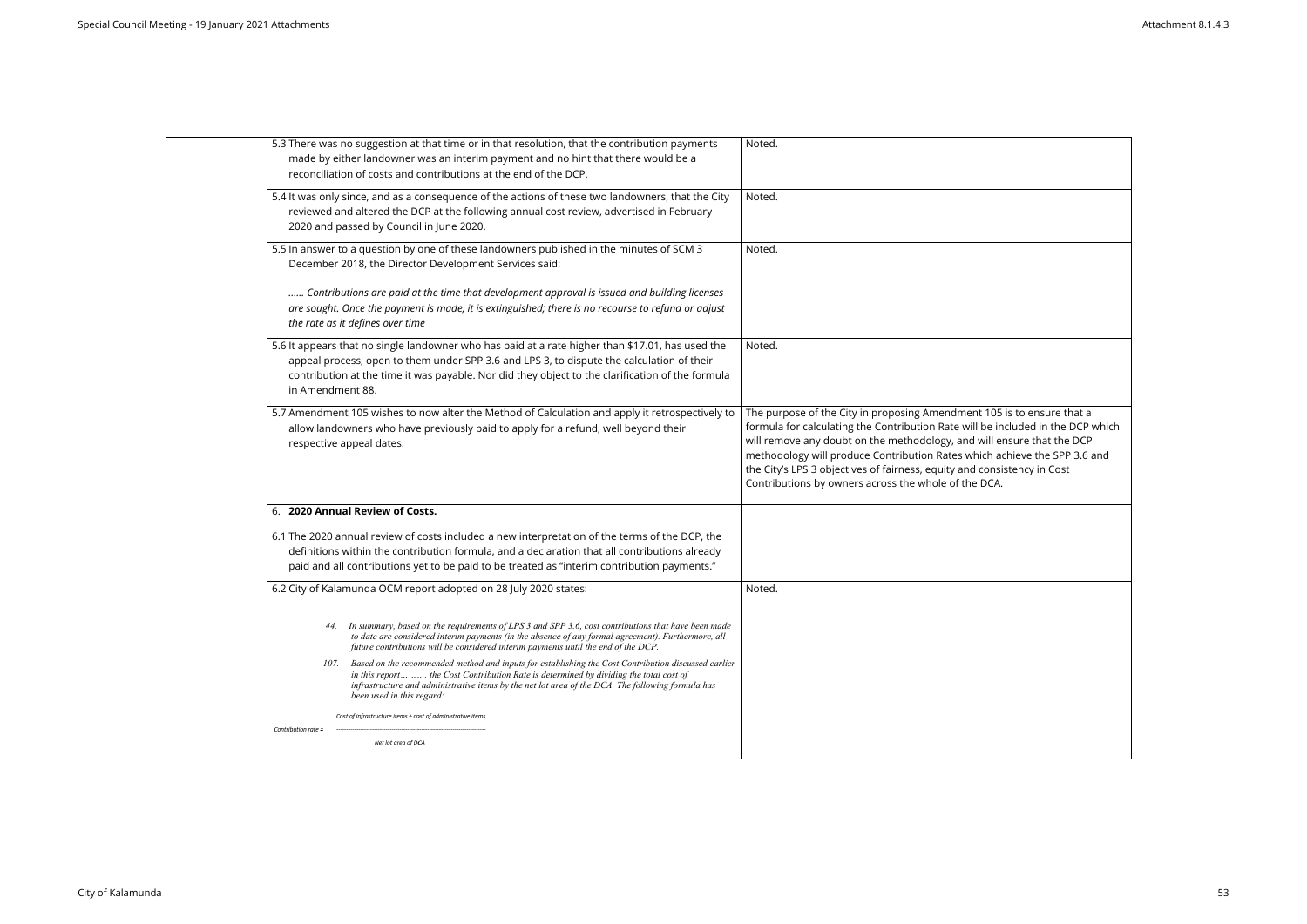| 6.3 This new interpretation of the formula dispenses with the definitions of the terms within the<br>formula (the funds held as cash and area that has already been developed.)                                                                                                                                                                                                                                                                                                                                                                                        | Noted.                                                                                                                                                                 |
|------------------------------------------------------------------------------------------------------------------------------------------------------------------------------------------------------------------------------------------------------------------------------------------------------------------------------------------------------------------------------------------------------------------------------------------------------------------------------------------------------------------------------------------------------------------------|------------------------------------------------------------------------------------------------------------------------------------------------------------------------|
| The definitions removed from the formula are the same ones that were specifically included<br>in Amendment 88 in 2018.                                                                                                                                                                                                                                                                                                                                                                                                                                                 |                                                                                                                                                                        |
| 6.4 The term "Interim Payment" does not exist in either SPP 3.6 or in LPS 3.                                                                                                                                                                                                                                                                                                                                                                                                                                                                                           | Noted.                                                                                                                                                                 |
| Section of 5.4 of SPP 3.6 uses the term "interim situation." That "interim situation" is referring<br>only to a time prior to the gazettal of a contribution plan when contributions can be<br>calculated but not collected.                                                                                                                                                                                                                                                                                                                                           |                                                                                                                                                                        |
| 7. Development Approvals.                                                                                                                                                                                                                                                                                                                                                                                                                                                                                                                                              | Noted.                                                                                                                                                                 |
| 7.1 The City stated in OCM report adopted on 28 July 2020:                                                                                                                                                                                                                                                                                                                                                                                                                                                                                                             |                                                                                                                                                                        |
| As part of the review, it has been identified that the landowners of any proposed<br>40.<br>development will be required to enter into an agreement with the City as a<br>condition of development approval.                                                                                                                                                                                                                                                                                                                                                           |                                                                                                                                                                        |
| The agreement will be to formalise the contribution process and ensure security<br>41.<br>over future payments, as well as providing certainty for any potential credits that<br>may be due at the end of the operation of the DCP.                                                                                                                                                                                                                                                                                                                                    |                                                                                                                                                                        |
| 7.2 Condition 2 of a DA recently issued to a developer is a formalisation of these points.                                                                                                                                                                                                                                                                                                                                                                                                                                                                             | Noted.                                                                                                                                                                 |
| Prior to the issue of an occupancy permit, the owner of the subject land is to:                                                                                                                                                                                                                                                                                                                                                                                                                                                                                        |                                                                                                                                                                        |
| a) Pay to the City a cost contribution based on the Final Contribution Rate if determined (all<br>infrastructure and administration costs under DCP 1 in the City's LPS 3 having been paid or<br>ascertained with certainty); or if the Final Contribution Rate has not been determined;<br>Pay to the City an Interim Cost Contribution based on the latest Interim Cost Contribution<br>b)<br>Rate and in that event the owner is to enter into an agreement with the City  which shall<br>include provision for a charge over the whole or part of the subject land |                                                                                                                                                                        |
| 7.3 A DA issued to another landowner in DCA1 on 6 March 2013 stated:                                                                                                                                                                                                                                                                                                                                                                                                                                                                                                   | Noted. It is understood that the amendment was seriously entertained at this                                                                                           |
| Condition 9. A contribution to the Shire of Kalamunda in accordance with Schedule 12 of<br>the Shire of Kalamunda Local Planning Scheme No. 3 shall be paid for cell<br>infrastructure costs for the Forrestfield Industrial Area. The contribution shall<br>be paid in full prior to the issue of the certified building license. (emphasis<br>added)                                                                                                                                                                                                                 | time.                                                                                                                                                                  |
| The DCP was not gazetted or incorporated into Schedule 12 of LPS 3 until 10 May 2013.                                                                                                                                                                                                                                                                                                                                                                                                                                                                                  |                                                                                                                                                                        |
| 7.4 On 6 March 2013, the entire DCP costs were estimates, as no contributions had been<br>collected and therefore no money had been spent on any infrastructure.                                                                                                                                                                                                                                                                                                                                                                                                       | It is accepted that the contributions were required to be paid in full based on<br>estimated costs, but it is not appropriate to say that the payment was accepted     |
| The DA directed that the contributions were to be paid in full, based entirely on<br>estimated costs of all infrastructure.                                                                                                                                                                                                                                                                                                                                                                                                                                            | as a final contribution. A payment of an assessed contribution is not the same<br>as a payment made in final settlement of the developer's contribution<br>obligation. |
|                                                                                                                                                                                                                                                                                                                                                                                                                                                                                                                                                                        |                                                                                                                                                                        |

| eriously entertained at this                                                                                     |
|------------------------------------------------------------------------------------------------------------------|
|                                                                                                                  |
| to be paid in full based on<br>t the payment was accepted<br>contribution is not the same<br>oper's contribution |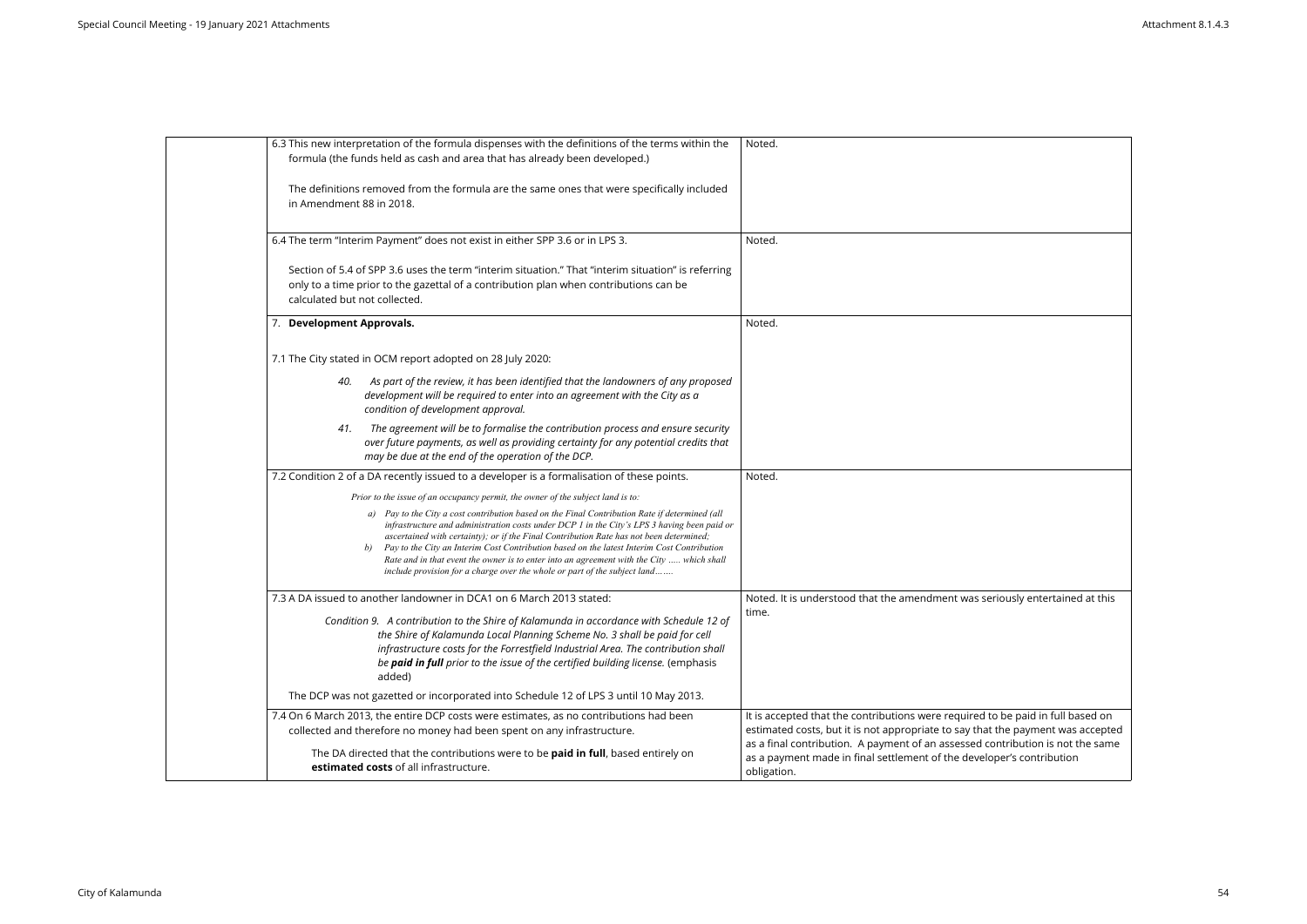| 7.5 Another DA issued to a different landowner on 1 December 2015 stated:                                                                                                                                                                                                                                                                                                            | Noted.                                                                                                                                                                                                                                                                                                                                                                                                                                                                                              |
|--------------------------------------------------------------------------------------------------------------------------------------------------------------------------------------------------------------------------------------------------------------------------------------------------------------------------------------------------------------------------------------|-----------------------------------------------------------------------------------------------------------------------------------------------------------------------------------------------------------------------------------------------------------------------------------------------------------------------------------------------------------------------------------------------------------------------------------------------------------------------------------------------------|
| Condition 2. A contribution to the Shire of Kalamunda in accordance with Schedule 12 of<br>the Shire of Kalamunda Local Planning Scheme No. 3 shall be paid for cell<br>infrastructure costs for the Forrestfield Industrial Area. The contribution shall<br>be paid in full prior to lodgement of the building permit application.<br>(emphasis added)                              |                                                                                                                                                                                                                                                                                                                                                                                                                                                                                                     |
| The tender for construction of the first item of infrastructure, Nardine Close link road<br>was let on 7 June 2016. The requirement to pay this contribution was therefore also<br>based completely on estimated costs of all infrastructure.                                                                                                                                        |                                                                                                                                                                                                                                                                                                                                                                                                                                                                                                     |
| 7.6 There were approximately 10 landowners in total whose contributions were based on<br>estimated infrastructure costs for the entire DCP as they paid prior to the commencement of<br>any infrastructure construction.                                                                                                                                                             | Noted.                                                                                                                                                                                                                                                                                                                                                                                                                                                                                              |
| 7.7 The City claims that later contributors are somehow gaining a financial advantage over earlier<br>payers as they are only contributing to outstanding infrastructure costs.                                                                                                                                                                                                      | Noted.                                                                                                                                                                                                                                                                                                                                                                                                                                                                                              |
| The City's OCM report adopted on 28 July 2020 states:                                                                                                                                                                                                                                                                                                                                |                                                                                                                                                                                                                                                                                                                                                                                                                                                                                                     |
| In addition, the calculation method resulted in the landowners, who are yet to<br>21.<br>contribute, only making a contribution towards infrastructure that is yet to be built,<br>and not infrastructure that has already been built, and to which the landowner and<br>the development receives a benefit.                                                                         |                                                                                                                                                                                                                                                                                                                                                                                                                                                                                                     |
| 7.8 As can be seen above, the first 10 landowners all paid their contributions for infrastructure<br>that was yet to be built. In fact, all contributors have only paid for infrastructure yet to be<br>built as it can't be built until enough contributions have been collected to pay for it.                                                                                     | Noted.                                                                                                                                                                                                                                                                                                                                                                                                                                                                                              |
| 7.9 Amending the method of calculation at this stage, is changing the whole structure behind the<br>DCP, which has been in operation all these years. Obviously, there are less infrastructure<br>items to be completed, but there are now fewer landowners to be held responsible for those<br>costs. Costs of infrastructure and needs and nexus change over a period of 10 years. | Refer to the response to 5.7 above.                                                                                                                                                                                                                                                                                                                                                                                                                                                                 |
| This is exactly how the DCP is designed to operate.                                                                                                                                                                                                                                                                                                                                  |                                                                                                                                                                                                                                                                                                                                                                                                                                                                                                     |
| 8. Interim contributions.<br>8.1 The Condition 2 referred to in para 7.2 above, which is to be included in all future DAs, allows<br>the City a right to claim an unknown future payment at an unknown future time. The time will<br>depend totally on the speed of the development of the rest of the properties within the DCA.<br>This could take many years.                     | The final cost contribution will be established at the time that infrastructure<br>costs have either been paid or been ascertained with certainty. The final cost<br>contribution of each of the owners whose liability to contribute by reason of<br>having obtained subdivision approval or commenced development will also<br>have been triggered and will be determined. At that time, the City will be able<br>to collect final contributions from those owners who have developed their land. |
|                                                                                                                                                                                                                                                                                                                                                                                      | There is a confident expectation that by the conclusion of the DCP's lifespan (10<br>years) by May 2023, the cost of all infrastructure works will either have been<br>paid or determined with a high degree of certainty. It is the City's expectation                                                                                                                                                                                                                                             |

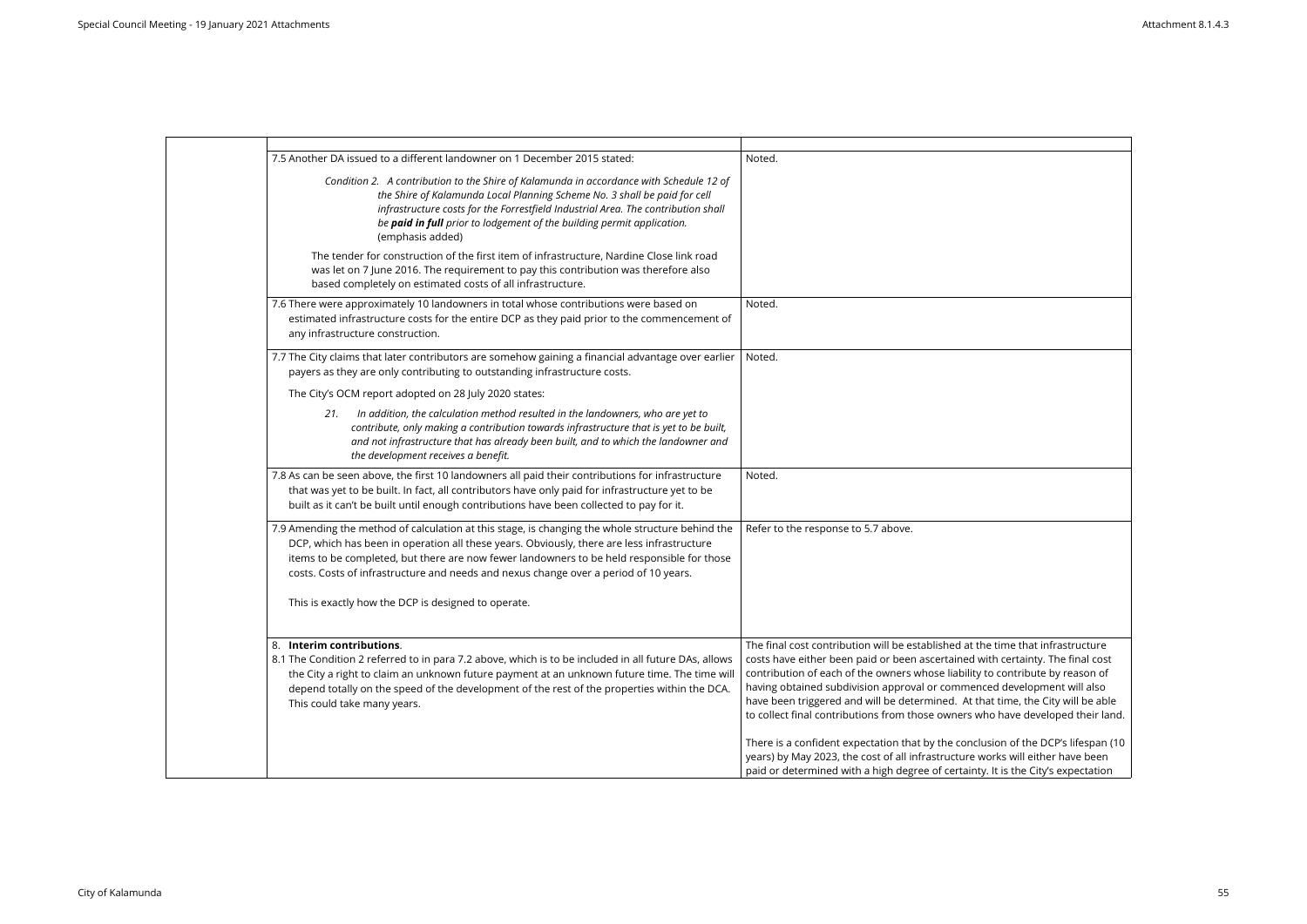| that there would be enough certainty to permit final contributions to be<br>collected. If there are still items of infrastructure outstanding (not yet<br>constructed), the City will, by this time, have sufficient information to ascertain<br>a final cost contribution and enter into agreements with landowners agreeing<br>to that final contribution.<br>8.2 It is submitted that the reason for Amendment 105, and the introduction of an Interim<br>The submission that the reason for the imposition of condition 2 is to allow the<br>Respondent to raise funds in excess of those required to complete<br>contribution, is to allow the City to raise funds in excess of those required to complete<br>construction of outstanding infrastructure items in the DCP is incorrect and is<br>construction of outstanding infrastructure items in the DCP. It is further submitted that the<br>misleading. The intent of the Respondent is to collect sufficient funds to cover<br>purpose is in fact to build a fund in order to "pay back" money to some contributors through<br>all infrastructure costs and to distribute the cost burden fairly, equitably and<br>a reconciliation process.<br>consistently between all owners within the DCA, who will be able to take<br>advantage of the infrastructure provided.<br>8.3 City of Kalamunda OCM report adopted on 28 July 2020 states:<br>Noted.<br>50. As of the end of March 2020, 31 of the 52 lots (approx. 60% of all lots) within the<br>Developer Contribution Area were undeveloped equating to approximately 328,715m <sup>2</sup><br>of 662,344.4m <sup>2</sup> (approx. 50% of land area).<br>The Developer Contribution Plan 2020, undated, but attached to the minutes of the 28 July<br>2020, and also attached to Amendment 105, lists the estimated outstanding costs of the DCP<br>in section 2.5.<br>The following table provides a summary of the estimated cost for all<br>infrastructure, land and other items within the DCP.<br>Relevant items listed in that table are:<br>Subtotal of remaining infrastructure is \$5,125,805.73<br>Remaining administration items is<br>\$345,000<br>Total remaining costs<br>\$5,470,805.73<br>8.4 The DCP General Ledger shows cash balance on 31 March 2020 of \$499,773.84.<br>Noted.<br>8.5 Using the current interim contribution rate of \$20.97, adopted by Council on 28 July 2020, the<br>The intent of the Respondent is to collect sufficient funds to cover all<br>infrastructure costs and to distribute the cost burden fairly, equitably and<br>City is anticipating collecting contributions of \$6,893,153.50 from the remaining undeveloped<br>consistently between all owners within the DCA, who will be able to take<br>landowners.<br>advantage of the infrastructure provided.<br>Added to the cash already held, that is total of \$7,392,927.34.<br>Infrastructure costs are defined in LPS 3 as:<br>Funds collected by interim contributions will result in total contributions exceeding those<br>"Infrastructure Costs means such costs as are reasonably incurred for the<br>required to complete the DCP by \$1,922,121.61<br>acquisition and construction of infrastructure"<br>8.6 Clause 6.5.1 of LPS 3 states: |  |
|----------------------------------------------------------------------------------------------------------------------------------------------------------------------------------------------------------------------------------------------------------------------------------------------------------------------------------------------------------------------------------------------------------------------------------------------------------------------------------------------------------------------------------------------------------------------------------------------------------------------------------------------------------------------------------------------------------------------------------------------------------------------------------------------------------------------------------------------------------------------------------------------------------------------------------------------------------------------------------------------------------------------------------------------------------------------------------------------------------------------------------------------------------------------------------------------------------------------------------------------------------------------------------------------------------------------------------------------------------------------------------------------------------------------------------------------------------------------------------------------------------------------------------------------------------------------------------------------------------------------------------------------------------------------------------------------------------------------------------------------------------------------------------------------------------------------------------------------------------------------------------------------------------------------------------------------------------------------------------------------------------------------------------------------------------------------------------------------------------------------------------------------------------------------------------------------------------------------------------------------------------------------------------------------------------------------------------------------------------------------------------------------------------------------------------------------------------------------------------------------------------------------------------------------------------------------------------------------------------------------------------------------------------------------------------------------------------------------------------------------------------------------------------------------------------------------------------------------------------------------------------------------------------------------------------------------------------------------------------------------------------------------------------------------------------------------------------------------------------------------------------------------------------------------------------------------------------------------------------------------------------------------------|--|
|                                                                                                                                                                                                                                                                                                                                                                                                                                                                                                                                                                                                                                                                                                                                                                                                                                                                                                                                                                                                                                                                                                                                                                                                                                                                                                                                                                                                                                                                                                                                                                                                                                                                                                                                                                                                                                                                                                                                                                                                                                                                                                                                                                                                                                                                                                                                                                                                                                                                                                                                                                                                                                                                                                                                                                                                                                                                                                                                                                                                                                                                                                                                                                                                                                                                            |  |
|                                                                                                                                                                                                                                                                                                                                                                                                                                                                                                                                                                                                                                                                                                                                                                                                                                                                                                                                                                                                                                                                                                                                                                                                                                                                                                                                                                                                                                                                                                                                                                                                                                                                                                                                                                                                                                                                                                                                                                                                                                                                                                                                                                                                                                                                                                                                                                                                                                                                                                                                                                                                                                                                                                                                                                                                                                                                                                                                                                                                                                                                                                                                                                                                                                                                            |  |
|                                                                                                                                                                                                                                                                                                                                                                                                                                                                                                                                                                                                                                                                                                                                                                                                                                                                                                                                                                                                                                                                                                                                                                                                                                                                                                                                                                                                                                                                                                                                                                                                                                                                                                                                                                                                                                                                                                                                                                                                                                                                                                                                                                                                                                                                                                                                                                                                                                                                                                                                                                                                                                                                                                                                                                                                                                                                                                                                                                                                                                                                                                                                                                                                                                                                            |  |
|                                                                                                                                                                                                                                                                                                                                                                                                                                                                                                                                                                                                                                                                                                                                                                                                                                                                                                                                                                                                                                                                                                                                                                                                                                                                                                                                                                                                                                                                                                                                                                                                                                                                                                                                                                                                                                                                                                                                                                                                                                                                                                                                                                                                                                                                                                                                                                                                                                                                                                                                                                                                                                                                                                                                                                                                                                                                                                                                                                                                                                                                                                                                                                                                                                                                            |  |
|                                                                                                                                                                                                                                                                                                                                                                                                                                                                                                                                                                                                                                                                                                                                                                                                                                                                                                                                                                                                                                                                                                                                                                                                                                                                                                                                                                                                                                                                                                                                                                                                                                                                                                                                                                                                                                                                                                                                                                                                                                                                                                                                                                                                                                                                                                                                                                                                                                                                                                                                                                                                                                                                                                                                                                                                                                                                                                                                                                                                                                                                                                                                                                                                                                                                            |  |
|                                                                                                                                                                                                                                                                                                                                                                                                                                                                                                                                                                                                                                                                                                                                                                                                                                                                                                                                                                                                                                                                                                                                                                                                                                                                                                                                                                                                                                                                                                                                                                                                                                                                                                                                                                                                                                                                                                                                                                                                                                                                                                                                                                                                                                                                                                                                                                                                                                                                                                                                                                                                                                                                                                                                                                                                                                                                                                                                                                                                                                                                                                                                                                                                                                                                            |  |
|                                                                                                                                                                                                                                                                                                                                                                                                                                                                                                                                                                                                                                                                                                                                                                                                                                                                                                                                                                                                                                                                                                                                                                                                                                                                                                                                                                                                                                                                                                                                                                                                                                                                                                                                                                                                                                                                                                                                                                                                                                                                                                                                                                                                                                                                                                                                                                                                                                                                                                                                                                                                                                                                                                                                                                                                                                                                                                                                                                                                                                                                                                                                                                                                                                                                            |  |
|                                                                                                                                                                                                                                                                                                                                                                                                                                                                                                                                                                                                                                                                                                                                                                                                                                                                                                                                                                                                                                                                                                                                                                                                                                                                                                                                                                                                                                                                                                                                                                                                                                                                                                                                                                                                                                                                                                                                                                                                                                                                                                                                                                                                                                                                                                                                                                                                                                                                                                                                                                                                                                                                                                                                                                                                                                                                                                                                                                                                                                                                                                                                                                                                                                                                            |  |
|                                                                                                                                                                                                                                                                                                                                                                                                                                                                                                                                                                                                                                                                                                                                                                                                                                                                                                                                                                                                                                                                                                                                                                                                                                                                                                                                                                                                                                                                                                                                                                                                                                                                                                                                                                                                                                                                                                                                                                                                                                                                                                                                                                                                                                                                                                                                                                                                                                                                                                                                                                                                                                                                                                                                                                                                                                                                                                                                                                                                                                                                                                                                                                                                                                                                            |  |
|                                                                                                                                                                                                                                                                                                                                                                                                                                                                                                                                                                                                                                                                                                                                                                                                                                                                                                                                                                                                                                                                                                                                                                                                                                                                                                                                                                                                                                                                                                                                                                                                                                                                                                                                                                                                                                                                                                                                                                                                                                                                                                                                                                                                                                                                                                                                                                                                                                                                                                                                                                                                                                                                                                                                                                                                                                                                                                                                                                                                                                                                                                                                                                                                                                                                            |  |
|                                                                                                                                                                                                                                                                                                                                                                                                                                                                                                                                                                                                                                                                                                                                                                                                                                                                                                                                                                                                                                                                                                                                                                                                                                                                                                                                                                                                                                                                                                                                                                                                                                                                                                                                                                                                                                                                                                                                                                                                                                                                                                                                                                                                                                                                                                                                                                                                                                                                                                                                                                                                                                                                                                                                                                                                                                                                                                                                                                                                                                                                                                                                                                                                                                                                            |  |
|                                                                                                                                                                                                                                                                                                                                                                                                                                                                                                                                                                                                                                                                                                                                                                                                                                                                                                                                                                                                                                                                                                                                                                                                                                                                                                                                                                                                                                                                                                                                                                                                                                                                                                                                                                                                                                                                                                                                                                                                                                                                                                                                                                                                                                                                                                                                                                                                                                                                                                                                                                                                                                                                                                                                                                                                                                                                                                                                                                                                                                                                                                                                                                                                                                                                            |  |
|                                                                                                                                                                                                                                                                                                                                                                                                                                                                                                                                                                                                                                                                                                                                                                                                                                                                                                                                                                                                                                                                                                                                                                                                                                                                                                                                                                                                                                                                                                                                                                                                                                                                                                                                                                                                                                                                                                                                                                                                                                                                                                                                                                                                                                                                                                                                                                                                                                                                                                                                                                                                                                                                                                                                                                                                                                                                                                                                                                                                                                                                                                                                                                                                                                                                            |  |

| al contributions to be<br>utstanding (not yet<br>ent information to ascertain<br>s with landowners agreeing                                                                 |
|-----------------------------------------------------------------------------------------------------------------------------------------------------------------------------|
| of condition 2 is to allow the<br>red to complete<br>the DCP is incorrect and is<br>ect sufficient funds to cover<br>urden fairly, equitably and<br>ho will be able to take |
|                                                                                                                                                                             |
|                                                                                                                                                                             |
|                                                                                                                                                                             |
|                                                                                                                                                                             |
| funds to cover all<br>en fairly, equitably and<br>ho will be able to take                                                                                                   |
| ably incurred for the                                                                                                                                                       |
|                                                                                                                                                                             |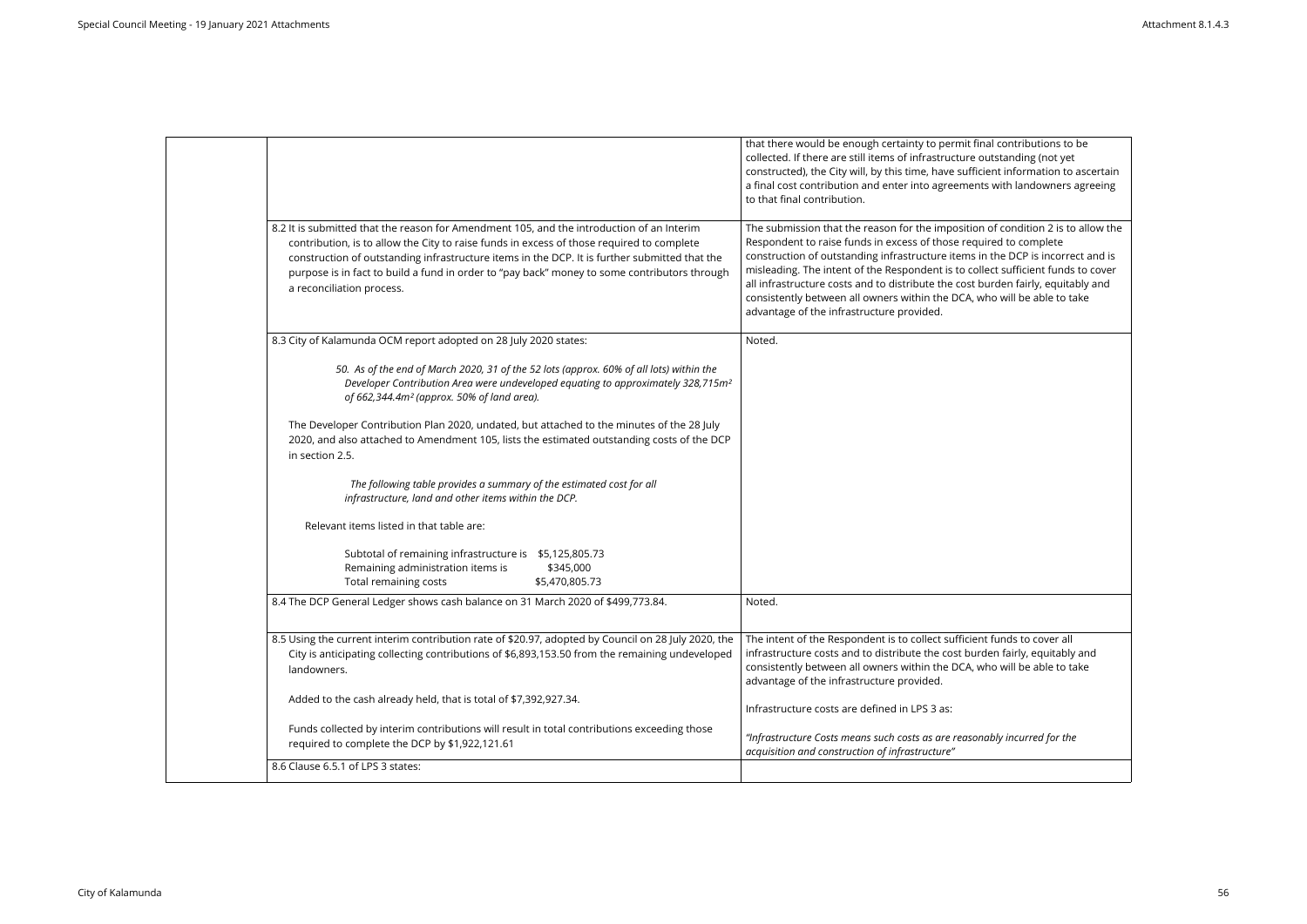| "Cost Contribution" means the contribution to <i>infrastructure costs</i> and<br>administrative costs payable by an owner pursuant to a DCP. (emphasis added)                                                                                                                                                                                                                                                           |                                                                                                                                                                                                                                                                                                       |
|-------------------------------------------------------------------------------------------------------------------------------------------------------------------------------------------------------------------------------------------------------------------------------------------------------------------------------------------------------------------------------------------------------------------------|-------------------------------------------------------------------------------------------------------------------------------------------------------------------------------------------------------------------------------------------------------------------------------------------------------|
| Likewise, clause 6.3.1 of SPP 3.6 states:                                                                                                                                                                                                                                                                                                                                                                               |                                                                                                                                                                                                                                                                                                       |
| "Cost Contribution" means the contribution to the cost of infrastructure and<br>administrative costs. (emphasis added)                                                                                                                                                                                                                                                                                                  |                                                                                                                                                                                                                                                                                                       |
| It is submitted that there is no provision to allow collection of funds in excess of that<br>required for construction of the outstanding required infrastructure and administration.                                                                                                                                                                                                                                   |                                                                                                                                                                                                                                                                                                       |
| 8.7 The City contends that without an "interim" contribution clause, the DCP may fail due to lack<br>of funding.                                                                                                                                                                                                                                                                                                        | Noted.                                                                                                                                                                                                                                                                                                |
| In a recent SAT hearing regarding this DCP, the City's Statement of Issues para 3.6 states:                                                                                                                                                                                                                                                                                                                             |                                                                                                                                                                                                                                                                                                       |
| To the extent that the Applicants represent the interests of other owners of land<br>within DCA 1 who are seeking to obtain the benefit of the \$17.01 cost contribution<br>rate that the applicants are seeking, there can be no prospect of achieving equity and<br>consistency , and the risk of liability falling on the ratepayers of the City instead of<br>the owners will become likely, if the DCP continues.  |                                                                                                                                                                                                                                                                                                       |
| 8.8 The DCP is specifically designed to be self-sufficient and to prevent the likelihood of failing.<br>DCPs are also designed to stage the construction of infrastructure and land purchases<br>dependent on the timing and collection of contributions. That is the purpose of annual cost<br>reviews which divide the latest cost estimates of outstanding infrastructure by the remaining<br>undeveloped land area. | The DCP Report also outlines the principles for priority of infrastructure items.<br>The construction of Amendment 105 would equally enable funds to be levied in<br>a coordinated manner and for annual reviews to consider estimated costs and<br>the prioritisation of outstanding infrastructure. |
| As stated in clause 6.3.7.1 of SPP 3.6                                                                                                                                                                                                                                                                                                                                                                                  |                                                                                                                                                                                                                                                                                                       |
| The DCP is to specify-                                                                                                                                                                                                                                                                                                                                                                                                  |                                                                                                                                                                                                                                                                                                       |
| d) the priority and timing for the provision of infrastructure.                                                                                                                                                                                                                                                                                                                                                         |                                                                                                                                                                                                                                                                                                       |
| The method of calculation utilised until February 2020 ensured this process was sound.                                                                                                                                                                                                                                                                                                                                  |                                                                                                                                                                                                                                                                                                       |
| 8.9 City of Kalamunda OCM report (Amendment 88) adopted on 28 November 2016 included a<br>paragraph that specifically addressed this issue:                                                                                                                                                                                                                                                                             | Noted.                                                                                                                                                                                                                                                                                                |
| 31. Furthermore, the Amendment will ensure the ongoing financial sustainability<br>of the DCP by ensuring the calculation and collection methodologies align and<br>do not operate the arrangement into deficit.                                                                                                                                                                                                        |                                                                                                                                                                                                                                                                                                       |
| The introduction and adoption of Amendment 105 and changing the method of<br>8.10<br>calculation ensures far more funds are collected than necessary to requirements. The City<br>assured that Amendment 88 was there to protect and maintain the integrity of the DCP.                                                                                                                                                 | Noted. Also refer to response to 8.2 above.                                                                                                                                                                                                                                                           |
| 9. Principles of a DCP.<br>9.1 SPP 3.6 and LPS 3 outline the Principles underlying development contributions.                                                                                                                                                                                                                                                                                                           | Noted.                                                                                                                                                                                                                                                                                                |
| Three of these principles are Equity, Certainty and Consistency.                                                                                                                                                                                                                                                                                                                                                        |                                                                                                                                                                                                                                                                                                       |
| 9.2 Equity.                                                                                                                                                                                                                                                                                                                                                                                                             | The LPS 3 establishes that annual reviews are required to review estimated<br>costs and land value.                                                                                                                                                                                                   |
|                                                                                                                                                                                                                                                                                                                                                                                                                         |                                                                                                                                                                                                                                                                                                       |

| ority of infrastructure items. |
|--------------------------------|
|                                |
| enable funds to be levied in   |
| onsider estimated costs and    |
|                                |
|                                |
|                                |
|                                |
|                                |
|                                |
|                                |
|                                |
|                                |
|                                |
|                                |
|                                |
|                                |
|                                |
|                                |
|                                |
|                                |
|                                |
|                                |
|                                |
|                                |
|                                |
|                                |
|                                |
|                                |
|                                |
| ired to review estimated       |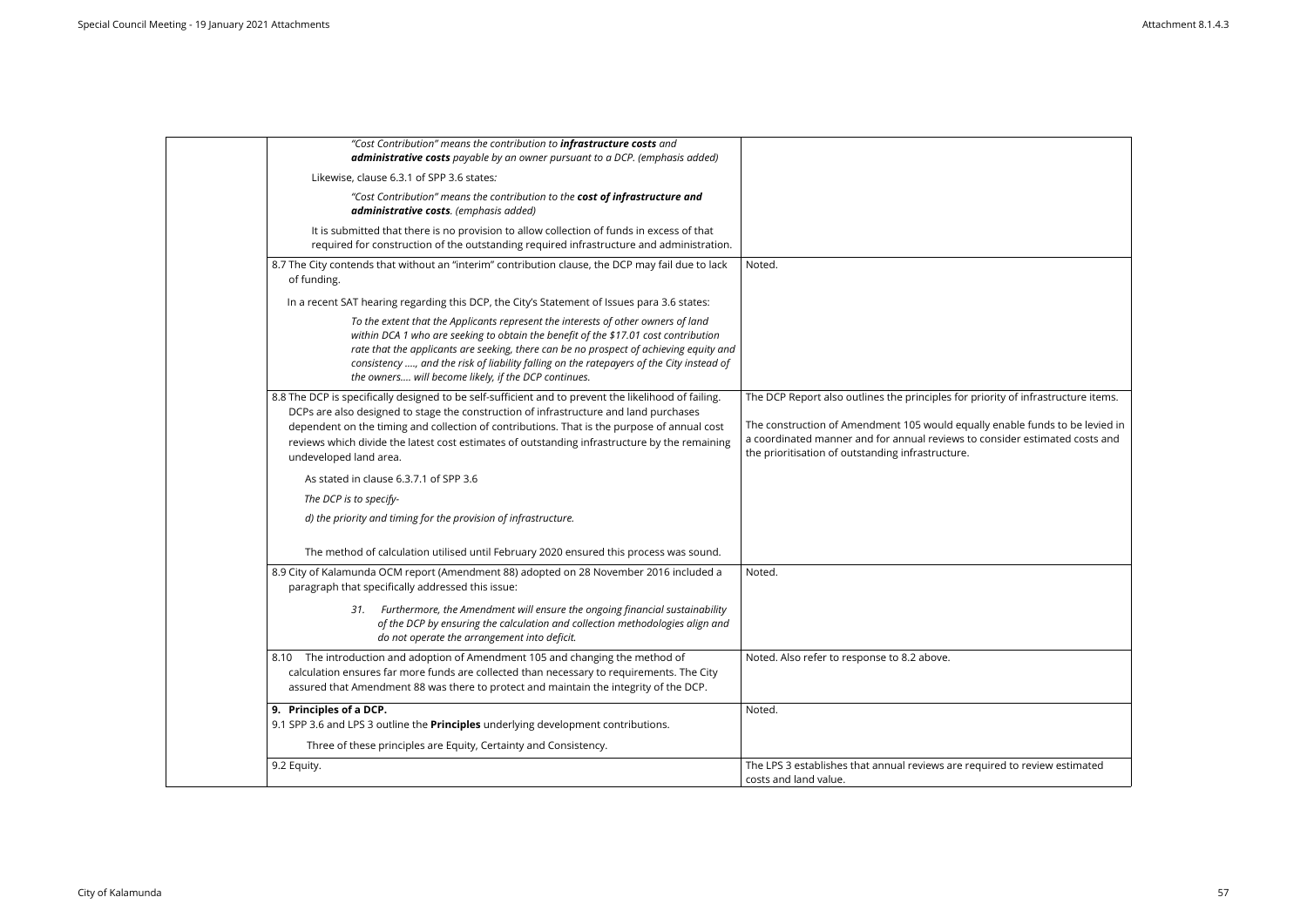| Development contributions should be levied from all developments within a development<br>contribution area, based on their relative contribution to need.                                                                                                                            | The annual review also considers priority and timing<br>relevant changes to the planning framework. |
|--------------------------------------------------------------------------------------------------------------------------------------------------------------------------------------------------------------------------------------------------------------------------------------|-----------------------------------------------------------------------------------------------------|
| 9.2.1 The Collins dictionary defines equity to mean:                                                                                                                                                                                                                                 | It is possible for different land values to be consider                                             |
| "The quality of being fair and reasonable in a way that gives equal treatment to<br>everyone." (emphasis added)                                                                                                                                                                      | process.                                                                                            |
| Equity is about things being "fair and just" for everyone rather than<br>promoting things being "equal" for everyone.                                                                                                                                                                |                                                                                                     |
| This does not mean that all landowners should pay an <b>equal</b> contribution, but<br>that the same method of calculating and applying their contributions should<br>be used.                                                                                                       |                                                                                                     |
| 9.2.2 If all landowners were required to pay an equal rate, then there would be no<br>requirement for annual cost reviews.                                                                                                                                                           |                                                                                                     |
| 9.2.3 Furthermore, if all land is not developed within the initial 10-year life of the<br>DCP, and it is extended for a further 10 years, it will be impossible to<br>determine equal payments over a potential 10-20 year time frame.                                               |                                                                                                     |
| 9.2.4 In its argument for the new calculation methodology, the subject of<br>Amendment 105, and its desire to equalise the contributions, the City has<br>completely ignored the rise and fall in the mandated annual land valuations<br>for land bought (and sold) from landowners. |                                                                                                     |
| Land has been, and will be bought from different landowners at different<br>times at different valuations.                                                                                                                                                                           |                                                                                                     |
| In a number of cases, the purchase price of the land has been used to offset<br>the owner's contributions.                                                                                                                                                                           |                                                                                                     |
| 9.3 Certainty.                                                                                                                                                                                                                                                                       | Noted. Refer to response 8.2 above.                                                                 |
| All development contributions should be clearly identified and methods of accounting<br>for escalation agreed upon at the commencement of a development. (emphasis<br>added)                                                                                                         |                                                                                                     |
| 9.3.1 This principle is self-explanatory and recognises escalation. It also shows that<br>the accounting method cannot be changed 7 years after the commencement<br>of the DCP.                                                                                                      |                                                                                                     |
| 9.3.2 The notion that an interim contribution payment allows the Respondent to<br>claim an undetermined payment (or credit), at some future undetermined<br>time, does not satisfy the principle of certainty. The DCP is unlikely to be<br>complete by March 2023.                  |                                                                                                     |
|                                                                                                                                                                                                                                                                                      |                                                                                                     |

ng of infrastructure and any

It is possible reconciliation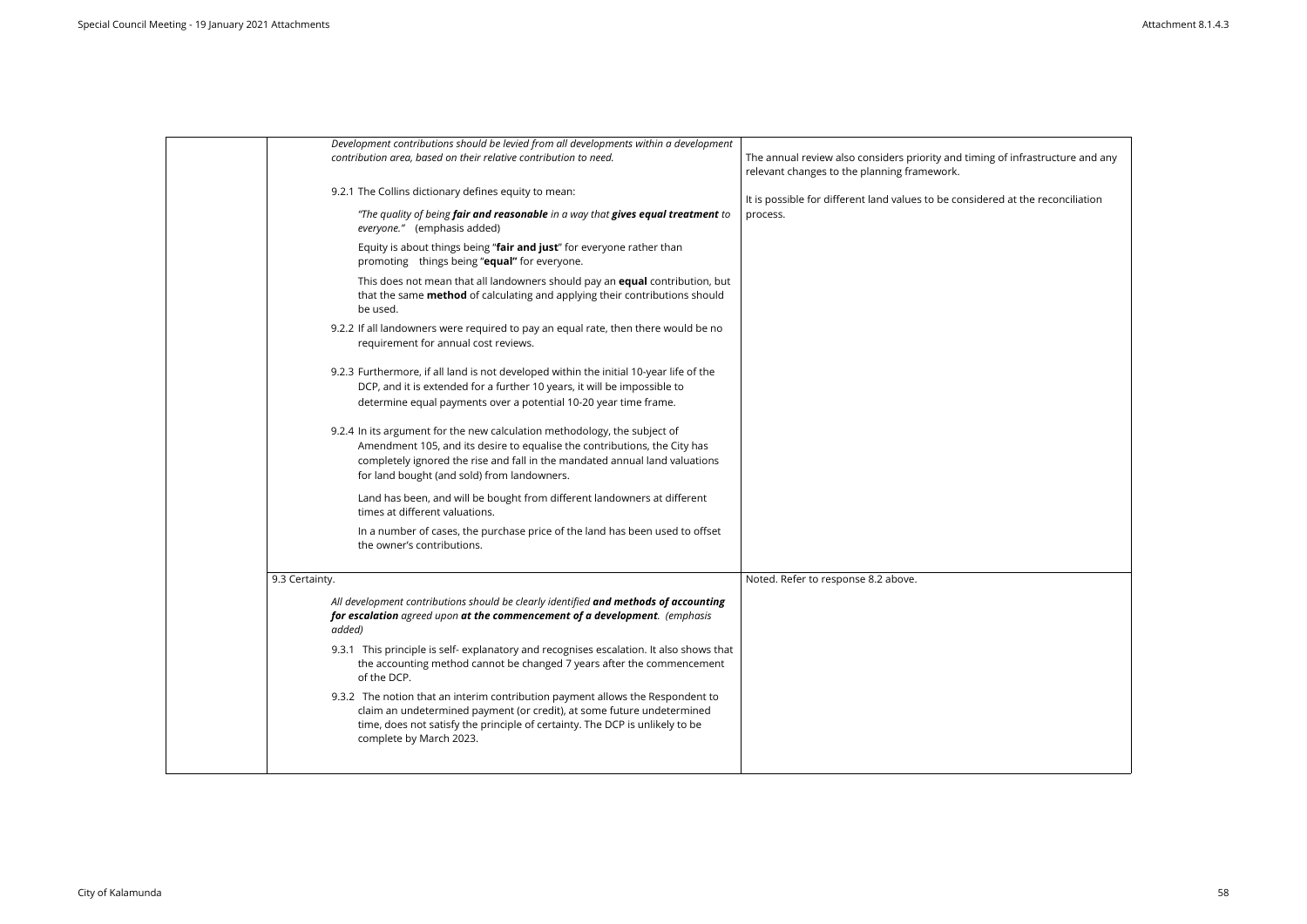| 9.3 Consistency.                                                                                                                                                                                                                                                                                   | Noted. The description of the principle also uses the word "uniformly".                                                                                          |
|----------------------------------------------------------------------------------------------------------------------------------------------------------------------------------------------------------------------------------------------------------------------------------------------------|------------------------------------------------------------------------------------------------------------------------------------------------------------------|
| Development contributions should be applied uniformly across a DCA and the<br>methodology for applying contributions should be consistent. (emphasis added)                                                                                                                                        |                                                                                                                                                                  |
| 9.4.1 This does not suggest that all contributions should be of an equal dollar<br>value.                                                                                                                                                                                                          |                                                                                                                                                                  |
| It means the method of calculation and application is consistent and does not allow changes<br>in either throughout the 10-year life of the DCP.                                                                                                                                                   |                                                                                                                                                                  |
| 9.4 In summary of the above principles, certainty anticipates an escalation in costs that will be<br>reflected in changes to future contribution rates. The principle of consistency relates only to the<br>application of the contributions which does not mean equalising the contribution rate. | Noted.                                                                                                                                                           |
| 1. Objectives of SPP 3.6                                                                                                                                                                                                                                                                           | Noted.                                                                                                                                                           |
| 10.1. Two of the objectives of this policy are;                                                                                                                                                                                                                                                    |                                                                                                                                                                  |
| • To ensure that developments contributions are necessary and relevant to the<br>development to be permitted and are charged equitably among those benefitting from<br>the infrastructure and facilities to be provided. (emphasis added)                                                          |                                                                                                                                                                  |
| • To ensure consistency and transparency in the system for apportioning, collecting and<br>spending development contributions. (emphasis added)                                                                                                                                                    |                                                                                                                                                                  |
| 10.2. Neither of these objectives indicate that individual contribution rates should be equal,                                                                                                                                                                                                     | Noted. It is argued that the changes to the City's approach and interpretation                                                                                   |
| but that the system of determining them should be consistent and equitable.                                                                                                                                                                                                                        | presented to the Council in February 2020 has introduced greater fairness,<br>equity and consistency.                                                            |
| These objectives were adhered to until February 2020.                                                                                                                                                                                                                                              |                                                                                                                                                                  |
| 2. Comparison to other DCPs                                                                                                                                                                                                                                                                        | Noted.                                                                                                                                                           |
| 11.1. The City in OCM report 25 February 2020 states:                                                                                                                                                                                                                                              |                                                                                                                                                                  |
| 14. Since the inception of the DCP in 2012, the City has taken into account the "funds<br>held as money" in the DCP reserve account and divided the outstanding<br>infrastructure and administrative costs by the remaining landowners who are yet<br>to develop.                                  |                                                                                                                                                                  |
| Based on the City's review, this also occurs in several other DCPs around the<br>15.<br>metropolitan area.                                                                                                                                                                                         |                                                                                                                                                                  |
| It should be noted that there is no example shown of any other method of calculation<br>used anywhere else.                                                                                                                                                                                        |                                                                                                                                                                  |
| 11.2 The City is administrator of another similar scheme recently renamed as the Wattle Grove<br>Cell 9 Guided Development Scheme.                                                                                                                                                                 | Noted. The City's Wattle Grove Cell 9 was set up within a Guided Development<br>Scheme well before the publication of SPP 3.6. Any issues identified with Cell 9 |

| the word "uniformly".                                     |
|-----------------------------------------------------------|
|                                                           |
|                                                           |
|                                                           |
|                                                           |
|                                                           |
|                                                           |
|                                                           |
|                                                           |
|                                                           |
|                                                           |
|                                                           |
| approach and interpretation<br>troduced greater fairness, |
|                                                           |
|                                                           |
|                                                           |
|                                                           |
|                                                           |
|                                                           |
|                                                           |
|                                                           |
|                                                           |
| within a Guided Development                               |
| ny issues identified with Cell 9                          |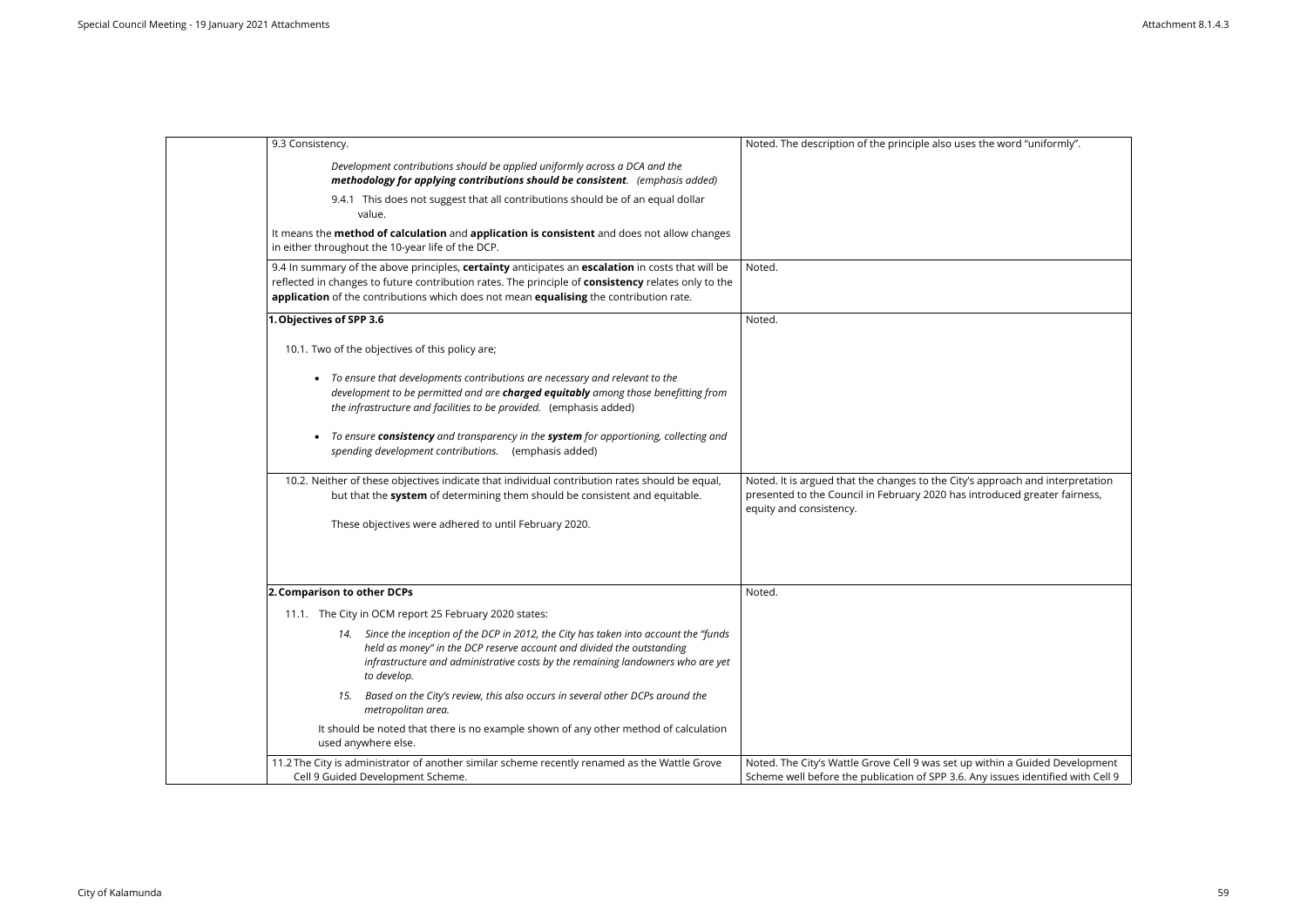| cannot be a reason for acceptance of an inappropriate result from DCA 1 and<br>its DCP in regards to the application of Clause 6.5 in LPS3 or SPP3.6.<br>The objectives and operation of this scheme is similar to those of the DCP of DCA1.                                                                                                                                                                    |
|-----------------------------------------------------------------------------------------------------------------------------------------------------------------------------------------------------------------------------------------------------------------------------------------------------------------------------------------------------------------------------------------------------------------|
| The annual cost review for this scheme was adopted at council OCM on 24 November 2020                                                                                                                                                                                                                                                                                                                           |
| 11.3 Cost contributions in the Cell 9 scheme have risen from an initial \$7,100/block in 2001 to a<br>Refer to response to 11.2 above.<br>high of \$27,816/block in 2015. The new rate for 2020 is to be \$22,275/block. This equates to                                                                                                                                                                        |
|                                                                                                                                                                                                                                                                                                                                                                                                                 |
| 11.4 The City doesn't appear to be concerned about any perceived inequity caused by these<br>Refer to response 11.2 above.                                                                                                                                                                                                                                                                                      |
| Noted.<br>11.5 In the accompanying council report the calculation methodology is shown to be the same as                                                                                                                                                                                                                                                                                                        |
|                                                                                                                                                                                                                                                                                                                                                                                                                 |
|                                                                                                                                                                                                                                                                                                                                                                                                                 |
| Schedule 11 of LPS 3 sets out the Cell Infrastructure Contribution requirement.                                                                                                                                                                                                                                                                                                                                 |
|                                                                                                                                                                                                                                                                                                                                                                                                                 |
|                                                                                                                                                                                                                                                                                                                                                                                                                 |
| <b>Remaining lot yield</b> = R Code yield or Commercial zone equivalent (emphasis added)                                                                                                                                                                                                                                                                                                                        |
| Net outstanding costs                                                                                                                                                                                                                                                                                                                                                                                           |
|                                                                                                                                                                                                                                                                                                                                                                                                                 |
| Remaining lot yield                                                                                                                                                                                                                                                                                                                                                                                             |
| (The contribution is per lot in this case as it is a residential area whereas DCA1 is                                                                                                                                                                                                                                                                                                                           |
|                                                                                                                                                                                                                                                                                                                                                                                                                 |
| A recent review of the Forrestfield/ High Wycombe Stage 1 Industrial area DCP<br>found that funds held as money were incorrectly factored into the calculation<br>of the DCP rate, due to the provisions of Clause 6.5 in the City's LPS 3 and SPP<br>3.6. The City undertook a review of the cell 9 GDS to determine whether funds<br>as money had also been incorrectly included in the GDS rate methodology. |
| The City determined that funds held as money had been factored into the GDS                                                                                                                                                                                                                                                                                                                                     |
| a) The GDS is not subject to the provisions of Clause 6.5 of LPS 3 and SPP 3.6. The<br>b) A historic review of past GDS reviews found that the funds held as money has                                                                                                                                                                                                                                          |
| been factored into the GDS rate methodology since very early in the GDS                                                                                                                                                                                                                                                                                                                                         |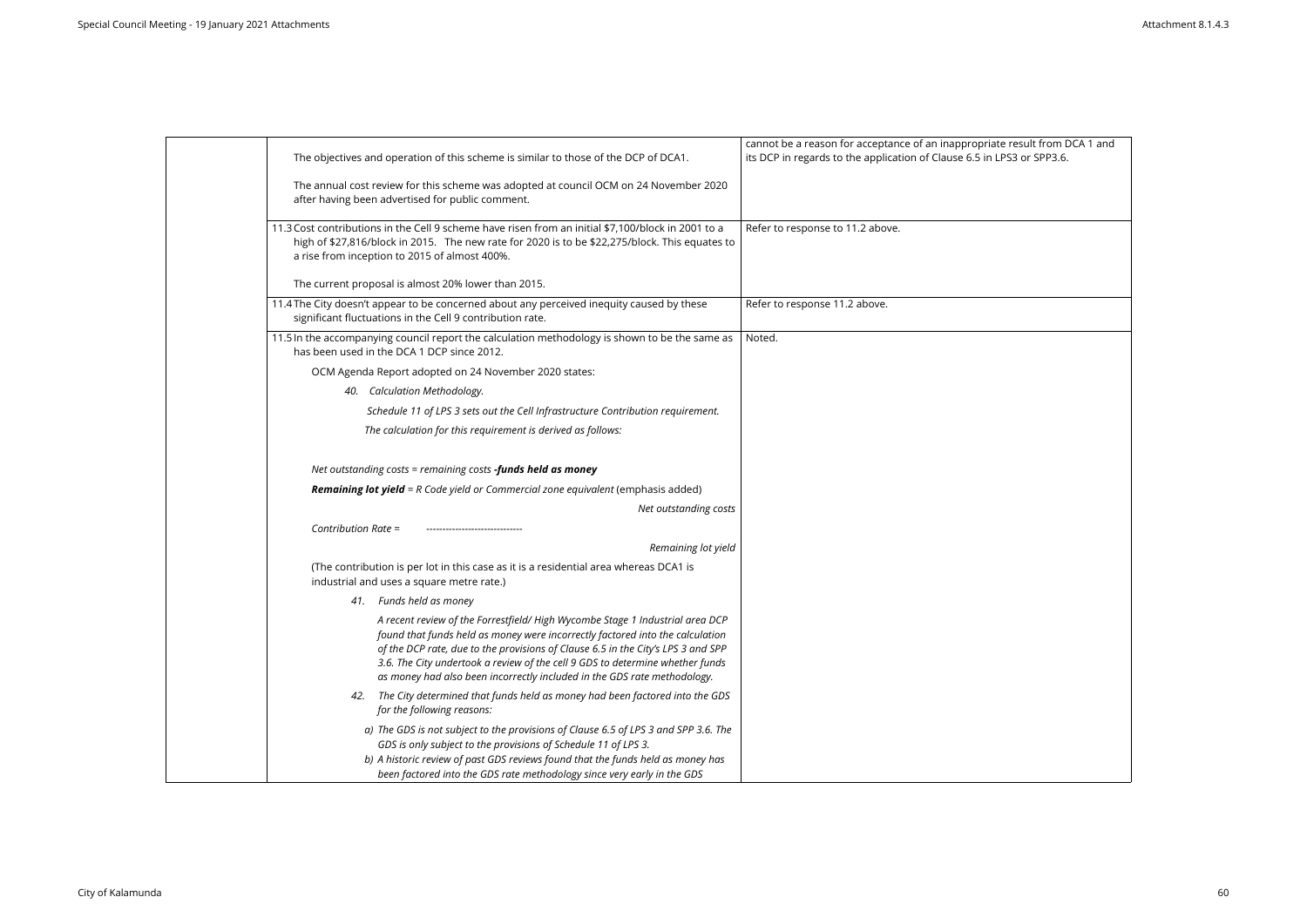| history (and likely since inception.) The following GDS reports were reviewed<br>All GDS reports factored in funds held as money as part of the rate<br>methodology. Refer to<br>c) It would be impractical to review the GDS rate methodology given the historic<br>implications associated with reviewing the GDS since inception, which has been<br>operating for approximately 20 years and is nearing the end of its operation.<br>d) There have been no objections, to the City's knowledge, received on the rate<br>methodology for the GDS. (emphasis added) |                                                                                                                                                                                                                                                                                                                                                                                                                |
|----------------------------------------------------------------------------------------------------------------------------------------------------------------------------------------------------------------------------------------------------------------------------------------------------------------------------------------------------------------------------------------------------------------------------------------------------------------------------------------------------------------------------------------------------------------------|----------------------------------------------------------------------------------------------------------------------------------------------------------------------------------------------------------------------------------------------------------------------------------------------------------------------------------------------------------------------------------------------------------------|
| 11.6 This report leads to the conclusion that the change of interpretation and of the calculation<br>methodology in Amendment 105 for DCA 1, is only as the result of an objection by some<br>landowners.                                                                                                                                                                                                                                                                                                                                                            | Objections to the revised Cost Contribution rate of \$17.01/m2 caused the City<br>to seek advices on the proper construction and application of the DCP. The<br>objections in themselves did not result in the change of interpretation and<br>ultimately Amendment 105.                                                                                                                                       |
| 11.7 The new proposed method of calculation in Amendment 105 completely ignores funds held<br>in cash in the DCP.                                                                                                                                                                                                                                                                                                                                                                                                                                                    | Noted.                                                                                                                                                                                                                                                                                                                                                                                                         |
| 3. Payments                                                                                                                                                                                                                                                                                                                                                                                                                                                                                                                                                          | Noted.                                                                                                                                                                                                                                                                                                                                                                                                         |
| 12.1 SPP 3.6 clause 6.3.13.2 (and LPS 3 clause 6.5.13.2) state:                                                                                                                                                                                                                                                                                                                                                                                                                                                                                                      |                                                                                                                                                                                                                                                                                                                                                                                                                |
| An owner's liability to pay the owner's cost contributions to the local government<br>arises on the earlier of -                                                                                                                                                                                                                                                                                                                                                                                                                                                     |                                                                                                                                                                                                                                                                                                                                                                                                                |
| $a)$                                                                                                                                                                                                                                                                                                                                                                                                                                                                                                                                                                 |                                                                                                                                                                                                                                                                                                                                                                                                                |
| b) the commencement of any development on the owner's land                                                                                                                                                                                                                                                                                                                                                                                                                                                                                                           |                                                                                                                                                                                                                                                                                                                                                                                                                |
| The liability arises only once upon the earliest of the above listed events.                                                                                                                                                                                                                                                                                                                                                                                                                                                                                         |                                                                                                                                                                                                                                                                                                                                                                                                                |
| SPP 3.6 clause 6.3.14.3 (and LPS 3 clause 6.5.14.3) state:                                                                                                                                                                                                                                                                                                                                                                                                                                                                                                           |                                                                                                                                                                                                                                                                                                                                                                                                                |
| Payment by an owner of the cost contribution, including a cost contribution<br><b>based upon estimated costs</b> in a manner acceptable to the local government,<br>constitutes full and final discharge of the owner's liability under the DCP and<br>the local government shall provide certification in writing to the owner of such<br>discharge if requested by the owner. (emphasis added)                                                                                                                                                                     |                                                                                                                                                                                                                                                                                                                                                                                                                |
| 12.2 The City now claims that all previous contribution payments made in the 7 years prior to<br>February 2020 were only "interim" payments because they were based only on estimated<br>costs.<br>As shown in the DAs issued in March 2013 and December 2015, referred to in section 7                                                                                                                                                                                                                                                                              | Cl.6.5.11.4 provides that where any Cost Contribution has been calculated on<br>the basis of an estimated cost, the local government is to adjust the cost<br>contribution of any owner in accordance with the revised estimated costs. The<br>City may also accept a cost contribution, based upon estimated costs, as a final<br>cost contribution and enter into an agreement with the owner accordingly to |
| above, the City made payment of the "full" contribution a condition of development<br>approval.                                                                                                                                                                                                                                                                                                                                                                                                                                                                      | settle the acceptance of the final cost contribution and the terms of<br>acceptance.                                                                                                                                                                                                                                                                                                                           |
|                                                                                                                                                                                                                                                                                                                                                                                                                                                                                                                                                                      | Cl.6.5.14.3 provides that payment by an Owner of the cost contribution,<br>including a cost contribution based upon estimated costs, in a manner<br>acceptable to the local government, constitutes full and final discharge of the                                                                                                                                                                            |

| \$17.01/m2 caused the City<br>plication of the DCP. The<br>ge of interpretation and                                                                                    |
|------------------------------------------------------------------------------------------------------------------------------------------------------------------------|
|                                                                                                                                                                        |
|                                                                                                                                                                        |
| on has been calculated on<br>าt is to adjust the cost<br>evised estimated costs. The<br>on estimated costs, as a final<br>the owner accordingly to<br>and the terms of |
| he cost contribution,<br>d costs, in a manner                                                                                                                          |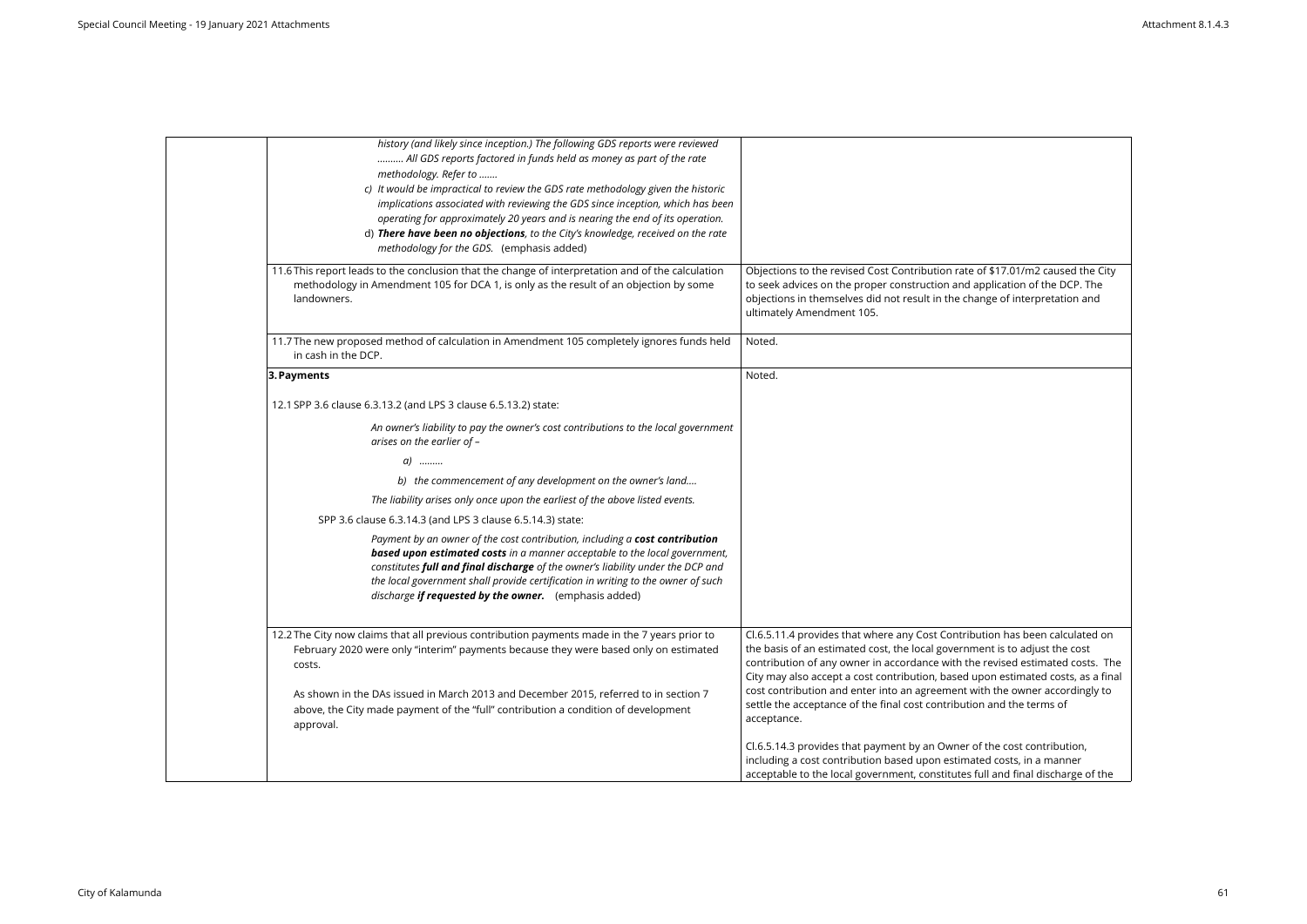| An invoice was subsequently issued by the City and paid in good faith by the landowner. By<br>accepting that payment without any further condition, the City has been paid "in a manner<br>acceptable to the local government".                                                                                            | owner's liability under the DCP and in that event, the local government is<br>required to provide certification in writing to the owner of such discharge, if<br>requested. Under this clause, an owner only receives a final discharge if a<br>contribution is paid 'in a manner acceptable to the local government'.                                                                                                           |
|----------------------------------------------------------------------------------------------------------------------------------------------------------------------------------------------------------------------------------------------------------------------------------------------------------------------------|----------------------------------------------------------------------------------------------------------------------------------------------------------------------------------------------------------------------------------------------------------------------------------------------------------------------------------------------------------------------------------------------------------------------------------|
| This acceptance "constitutes a full and final discharge".                                                                                                                                                                                                                                                                  |                                                                                                                                                                                                                                                                                                                                                                                                                                  |
| 12.3 The issue of a written discharge is not a mandatory component of the process. It is a<br>discretionary option for the landowner and therefore is not essential to satisfy a "full and<br>final discharge".                                                                                                            | Refer to response to 12.2 above.                                                                                                                                                                                                                                                                                                                                                                                                 |
| 13 Requirement for Scheme Amendment                                                                                                                                                                                                                                                                                        | Noted.                                                                                                                                                                                                                                                                                                                                                                                                                           |
| 13.1 City of Kalamunda OCM report adopted 28 July 2020 states:                                                                                                                                                                                                                                                             |                                                                                                                                                                                                                                                                                                                                                                                                                                  |
| 23. A key area of concern raised through submissions received during advertising<br>of the DCP report, was the City's interpretation of LPS 3 to disregard certain<br>words in the "method for calculating contributions" would require an<br>amendment to the LPS 3 through a scheme amendment.                           |                                                                                                                                                                                                                                                                                                                                                                                                                                  |
| In this regard, the City has been advised that the approach adopted does not<br>24.<br>constitute or require an amendment to LPS 3.                                                                                                                                                                                        |                                                                                                                                                                                                                                                                                                                                                                                                                                  |
| 13.2 However, clause 6.3.5 of SPP 3.6 states:                                                                                                                                                                                                                                                                              | Noted.                                                                                                                                                                                                                                                                                                                                                                                                                           |
| Comments                                                                                                                                                                                                                                                                                                                   |                                                                                                                                                                                                                                                                                                                                                                                                                                  |
| Any amendment to a development contribution plan will require a scheme<br>amendment in order to become enforceable.                                                                                                                                                                                                        |                                                                                                                                                                                                                                                                                                                                                                                                                                  |
| 13.3 The City has now accepted new advice to initiate the scheme amendment that was<br>previously deemed unnecessary.                                                                                                                                                                                                      | The purpose of Amendment 105 is to make the City's intentions regarding<br>equity and consistency in cost contributions clear and unequivocal, and to<br>remove the need to rely on a legal interpretation of the presently confused<br>provisions in the methodology section of the DCP. Amendment 105 will once<br>approved assist landowners with making proper and informed decisions in<br>regard to developing their land. |
| 13.4 City of Kalamunda OCM report adopted 22 September 2020 states:                                                                                                                                                                                                                                                        | Noted.                                                                                                                                                                                                                                                                                                                                                                                                                           |
| In May 2018, Amendment 88 was gazetted, which introduced a range of<br>5.<br>amendments to Schedule 12 of LPS 3. Among other amendments,<br>supplementary notes were introduced through Amendment 88 with a view of<br>clarifying / defining the terms used in the equation for calculating the Cost<br>Contribution Rate. |                                                                                                                                                                                                                                                                                                                                                                                                                                  |

| the local government is     |
|-----------------------------|
|                             |
| owner of such discharge, if |
|                             |
| ives a final discharge if a |
| e local government'.        |
|                             |
|                             |
|                             |
|                             |
|                             |
|                             |
|                             |
|                             |
|                             |
|                             |
|                             |
|                             |
|                             |
|                             |
|                             |
|                             |
|                             |
|                             |
|                             |
|                             |
|                             |
|                             |
|                             |
|                             |
|                             |
|                             |
|                             |
|                             |
|                             |
|                             |
|                             |
|                             |
|                             |
|                             |
|                             |
|                             |
|                             |
|                             |
|                             |
|                             |
|                             |
| ity's intentions regarding  |
|                             |
| r and unequivocal, and to   |
| of the presently confused   |
|                             |
| P. Amendment 105 will once  |
| and informed decisions in   |
|                             |
|                             |
|                             |
|                             |
|                             |
|                             |
|                             |
|                             |
|                             |
|                             |
|                             |
|                             |
|                             |
|                             |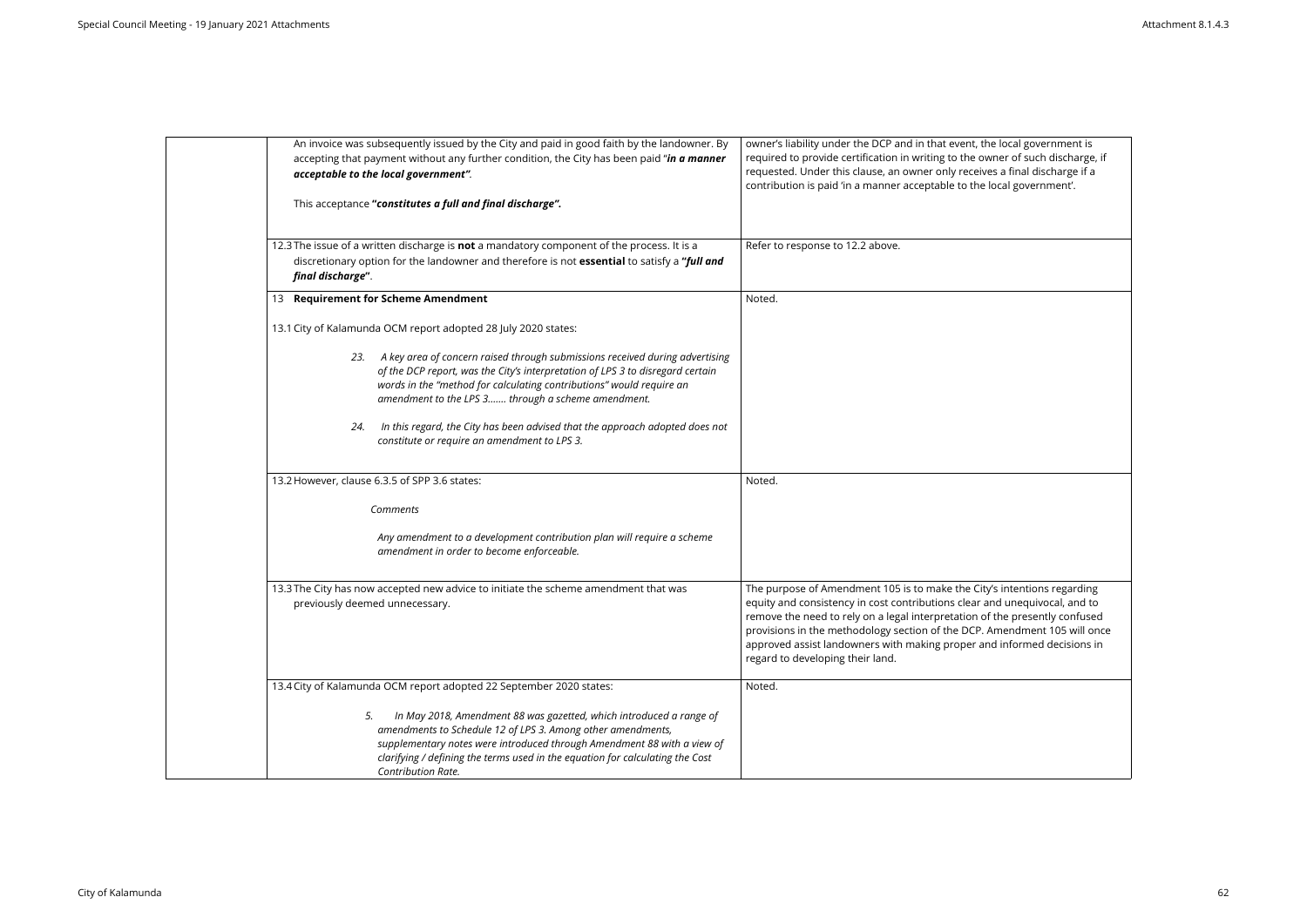| Amendment 105 has been proposed to clarify the intent of the Council's OCM resolution on 25<br>14<br>February 2020, to bring LPS 3 into alignment with the City's interpretation of the DCP, which will<br>introduce transparency and prevent any ambiguity regarding the Cost Contribution Rate.                                                                                                                                                                                   |                                                                                                                                                                                                                                                                                                                                                                                                                                                                                                                                                                                                                                                                                                                                                                                                                                                                                                                                                                                                                                                                                                                                                                                                                                                                                                                                                                                                                                                                                                                                                                                                                                                                                                              |
|-------------------------------------------------------------------------------------------------------------------------------------------------------------------------------------------------------------------------------------------------------------------------------------------------------------------------------------------------------------------------------------------------------------------------------------------------------------------------------------|--------------------------------------------------------------------------------------------------------------------------------------------------------------------------------------------------------------------------------------------------------------------------------------------------------------------------------------------------------------------------------------------------------------------------------------------------------------------------------------------------------------------------------------------------------------------------------------------------------------------------------------------------------------------------------------------------------------------------------------------------------------------------------------------------------------------------------------------------------------------------------------------------------------------------------------------------------------------------------------------------------------------------------------------------------------------------------------------------------------------------------------------------------------------------------------------------------------------------------------------------------------------------------------------------------------------------------------------------------------------------------------------------------------------------------------------------------------------------------------------------------------------------------------------------------------------------------------------------------------------------------------------------------------------------------------------------------------|
| 13.5 As stated in para 3.2 above, in May 2018 the WAPC gazetted the inclusion of the<br>supplementary notes in the calculation formula to "clearly outline the components" of the<br>formula and to "ensure the ongoing financial sustainability of the DCP."                                                                                                                                                                                                                       | Noted.                                                                                                                                                                                                                                                                                                                                                                                                                                                                                                                                                                                                                                                                                                                                                                                                                                                                                                                                                                                                                                                                                                                                                                                                                                                                                                                                                                                                                                                                                                                                                                                                                                                                                                       |
| 13.6 Obviously, the City, the Council, the WAPC, the Minister and the landowners were happy<br>with the clarity of the notes accompanying the formula in Amendment 88 in 2018.<br>The 16 landowner submissions relating to Amendment 88, published on 4 September 2017,<br>did not show a single objection regarding the calculation formula.<br>There is no reason to now remove these supplementary notes, 2½ years later to clarify a<br>new interpretation of the same formula. | Amendment 88 reflected and sought to define the way in which the DCA had<br>operated up until the Amendment was adopted. Among other modifications to<br>LPS 3, this introduced the terms 'developed area' and 'cost of infrastructure<br>items' to the Method for Calculating Contributions in Schedule 12 of LPS 3.<br>The application of the equation together with the introduced terms, meant that<br>after each landowner makes their Cost Contribution over time, the<br>development area is deducted from the 'net lot area'. The constructed<br>infrastructure and money collected is also removed from the equation, leaving<br>on the remaining (estimated) infrastructure and administrative costs to be<br>divided by the net lot area of undeveloped land.<br>As a result of the preparation of more precise designs and a comprehensive<br>review of utility relocation cost estimates in 2016/2017 a significant reduction<br>of estimated costs was identified and resulted in the reduction of the Cost<br>Contribution rate in December 2018 from \$29.79/m <sup>2</sup> to \$17.01/m <sup>2</sup> .<br>The approach undertaken resulted in some landowners who had developed<br>early, with a rate based on preliminary cost estimates, contributing at a higher<br>rate than landowners who have developed at a later time and with a rate based<br>on the actual cost of infrastructure or more refined estimates.<br>On the present understanding of the appropriate methodology, in order to<br>achieve an equitable outcome where Contribution Rates remain uniform<br>throughout the life of the DCP, the formula more appropriately should be as<br>proposed under Amendment 105. |
| <b>14. Reconciliation</b><br>14.1 The City has advised that the purpose of the new interpretation of the contribution<br>calculation formula is to promote equity between all contributing landowners.                                                                                                                                                                                                                                                                              | Equity and Consistency.                                                                                                                                                                                                                                                                                                                                                                                                                                                                                                                                                                                                                                                                                                                                                                                                                                                                                                                                                                                                                                                                                                                                                                                                                                                                                                                                                                                                                                                                                                                                                                                                                                                                                      |
| The process to achieve this is to establish all infrastructure and administration costs at the<br>14.2<br>completion of the scheme and to equalise all landowner's contributions. This will require<br>future landowners that are yet to contribute, paying more than is currently needed to<br>complete the DCP and using these excess funds to repay earlier, higher paying<br>landowners.                                                                                        | Noted.                                                                                                                                                                                                                                                                                                                                                                                                                                                                                                                                                                                                                                                                                                                                                                                                                                                                                                                                                                                                                                                                                                                                                                                                                                                                                                                                                                                                                                                                                                                                                                                                                                                                                                       |
| City of Kalamunda OCM 25 February report states:<br>14.3                                                                                                                                                                                                                                                                                                                                                                                                                            | Noted.                                                                                                                                                                                                                                                                                                                                                                                                                                                                                                                                                                                                                                                                                                                                                                                                                                                                                                                                                                                                                                                                                                                                                                                                                                                                                                                                                                                                                                                                                                                                                                                                                                                                                                       |
|                                                                                                                                                                                                                                                                                                                                                                                                                                                                                     |                                                                                                                                                                                                                                                                                                                                                                                                                                                                                                                                                                                                                                                                                                                                                                                                                                                                                                                                                                                                                                                                                                                                                                                                                                                                                                                                                                                                                                                                                                                                                                                                                                                                                                              |

| way in which the DCA had<br>mong other modifications to<br>nd 'cost of infrastructure<br>in Schedule 12 of LPS 3.                   |
|-------------------------------------------------------------------------------------------------------------------------------------|
| ntroduced terms, meant that<br>n over time, the<br>a'. The constructed<br>d from the equation, leaving<br>Iministrative costs to be |
| gns and a comprehensive<br>017 a significant reduction<br>e reduction of the Cost<br>n <sup>2</sup> to \$17.01/m <sup>2</sup> .     |
| vners who had developed<br>tes, contributing at a higher<br>er time and with a rate based<br>d estimates.                           |
| nethodology, in order to<br>Rates remain uniform<br>ppropriately should be as                                                       |
|                                                                                                                                     |
|                                                                                                                                     |
|                                                                                                                                     |
|                                                                                                                                     |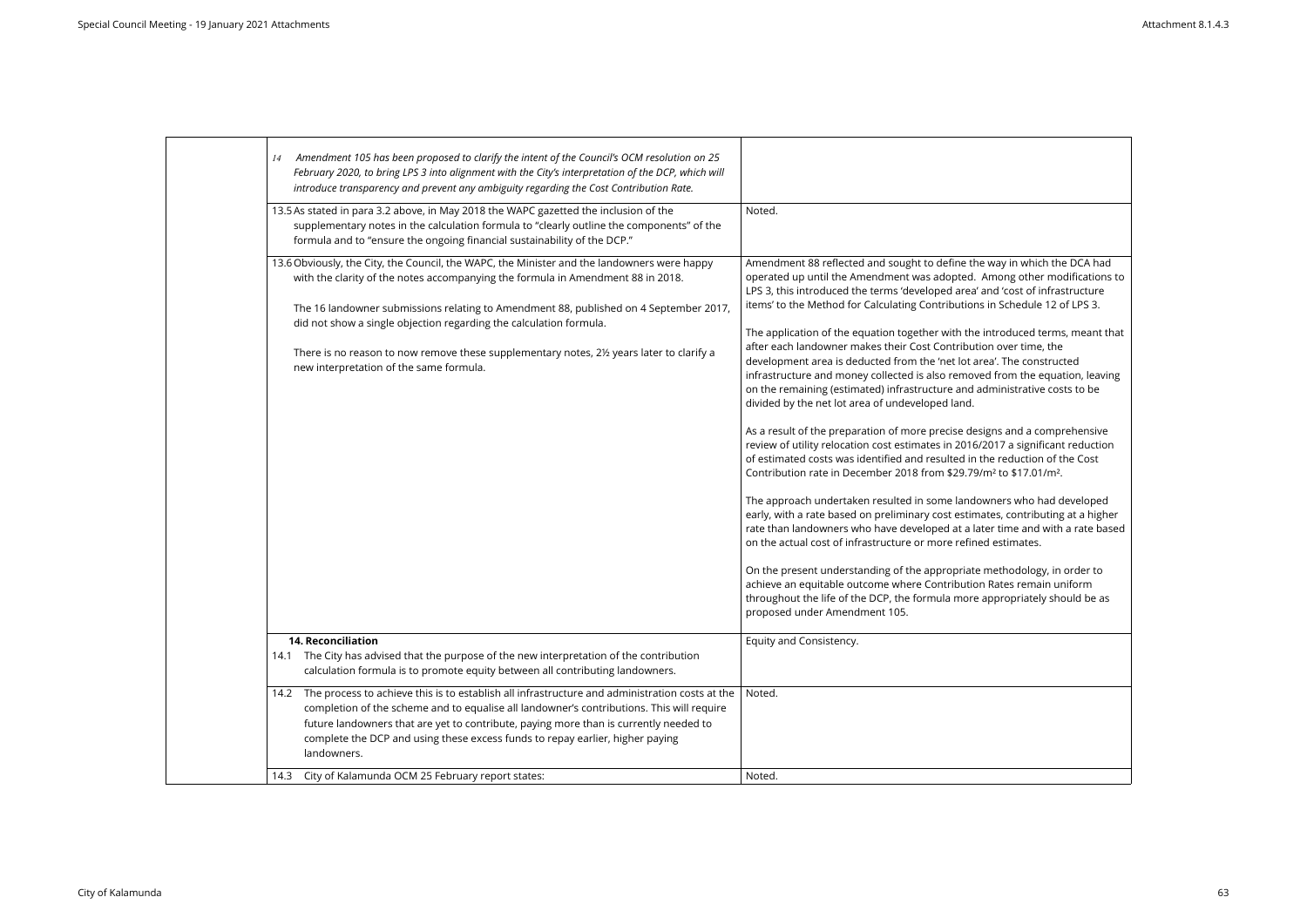| 72. Additional contributions may be required from those landowners who have<br>paid at a lower rate. Based on the proposed interim rate, the anticipated<br>payments would total approximately \$300,000.<br>A process has been proposed to reconcile Cost Contributions only once a final<br>82.<br>cost contribution is established (ie. when all the infrastructure is built and the<br>actual cost of the infrastructure is known). This exercise will involve credits<br>being issued to some landowners who made a higher contribution, and the City |                                                                                                                                           |
|------------------------------------------------------------------------------------------------------------------------------------------------------------------------------------------------------------------------------------------------------------------------------------------------------------------------------------------------------------------------------------------------------------------------------------------------------------------------------------------------------------------------------------------------------------|-------------------------------------------------------------------------------------------------------------------------------------------|
| may seek additional Cost Contributions from other landowners who<br>contributed at a lower rate.                                                                                                                                                                                                                                                                                                                                                                                                                                                           |                                                                                                                                           |
| At a recent SAT hearing, the City's legal representative, in a response to a question by the<br>14.4<br>Presiding Member, admitted that there was little chance of the City being able to recoup<br>additional funds from the landowners who had paid previously at a lower rate.                                                                                                                                                                                                                                                                          | Noted.                                                                                                                                    |
| That being the case, there is no chance the City can deliver, through Amendment 105,<br>14.5<br>their objective of all landowners paying at the same rate. The lower paying landowners will<br>still have paid less that everyone else.                                                                                                                                                                                                                                                                                                                    | Noted. This is not a reason to not proceed with attempts to make the DCP as<br>equitable as possible.                                     |
| 14.6 The DCP has bought land from several landowners at different rates, with more yet to be<br>purchased. The scheme mandates that the remaining required land is revalued each year.                                                                                                                                                                                                                                                                                                                                                                     | It is possible to account for the land values and cost contributions that have<br>been offset into account at the reconciliation process. |
| Some landowners have offset their sale price against their contribution rate.                                                                                                                                                                                                                                                                                                                                                                                                                                                                              |                                                                                                                                           |
| Without taking this into account in the reconciliation process the City will again fail to achieve<br>its interpretation of equity.                                                                                                                                                                                                                                                                                                                                                                                                                        |                                                                                                                                           |
| The sale contracts with landowners who have sold land to the DCP, of course, cannot be<br>altered retrospectively.                                                                                                                                                                                                                                                                                                                                                                                                                                         |                                                                                                                                           |
| 15 Conclusion.<br>A new interpretation of the objectives and principles was introduced at the 2020 annual<br>15.1<br>review of DCP costs.                                                                                                                                                                                                                                                                                                                                                                                                                  | Noted.                                                                                                                                    |
| 15.2 Just 2 years ago, in Amendment 88, the original, and operating interpretation was<br>reinforced to "clearly outline the contribution calculation formula."<br>This clarification was gazetted by WAPC in May 2018.                                                                                                                                                                                                                                                                                                                                    | Noted. The reasons for taking this action are outlined in the response to 13.6<br>above.                                                  |
| Now, with just a little over 2 years before this DCP concludes, the City has initiated<br>Amendment 105 to change the "clarification" in Amendment 88.                                                                                                                                                                                                                                                                                                                                                                                                     |                                                                                                                                           |
| This action extinguishes all <b>Certainty</b> in the DCP for landowners.                                                                                                                                                                                                                                                                                                                                                                                                                                                                                   |                                                                                                                                           |
| As a result of some complaints about contribution rates, the City created new rules for<br>15.3<br>the DCP, rules that don't appear to be used in any other DCPs.                                                                                                                                                                                                                                                                                                                                                                                          | The City sought advices prior to the approach and interpretation adopted in<br>the DCP review concluding in July 2020.                    |
|                                                                                                                                                                                                                                                                                                                                                                                                                                                                                                                                                            |                                                                                                                                           |

| empts to make the DCP as         |
|----------------------------------|
| t contributions that have<br>SS. |
|                                  |
| ed in the response to 13.6       |
| interpretation adopted in        |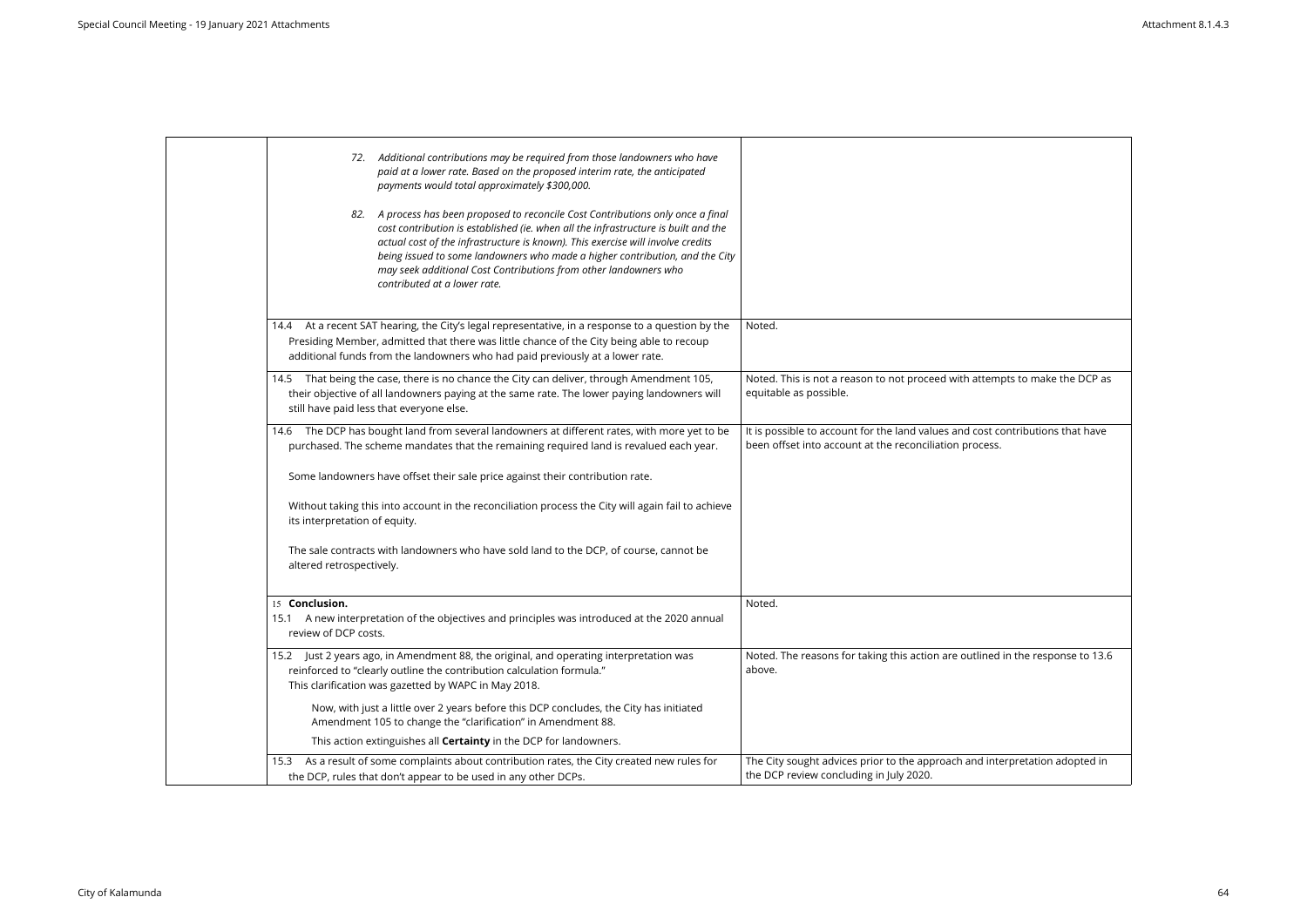| The City has always maintained the cost estimate figures have been the latest and best<br>available. If that is the case, then the process of the DCP is sound and has been working as it<br>should.<br>If that can be shown not to be the case, then that is a matter between the complainants and<br>the City as administrators of the scheme.<br>As demonstrated previously, the DCP process expects, anticipates and deals with rises<br>Noted.<br>15.4<br>and falls in the contribution rate through annual cost and 5 yearly scheme reviews.<br>Instead of conveying that message to the complainants, and standing by the DCP process, the<br>City has sought to alter the DCP process. It has applied these alterations retrospectively to all<br>landowners in DCA 1.<br>If the complainants were to have a case, based on the rate of their contributions, it would not<br>be as result of failure of the system of the DCP and the calculation formula, but as a result of<br>incorrect cost estimates. In other words, not a system failure but a data failure.<br>Neither the objectives, nor principles of DCPs, intend, allow or anticipate all landowners<br>Noted.<br>15.5<br>paying an equal contribution rate. They merely say there must be equity in the process of |  |                                                                                                                                                                                                                                                                                                                                     |
|------------------------------------------------------------------------------------------------------------------------------------------------------------------------------------------------------------------------------------------------------------------------------------------------------------------------------------------------------------------------------------------------------------------------------------------------------------------------------------------------------------------------------------------------------------------------------------------------------------------------------------------------------------------------------------------------------------------------------------------------------------------------------------------------------------------------------------------------------------------------------------------------------------------------------------------------------------------------------------------------------------------------------------------------------------------------------------------------------------------------------------------------------------------------------------------------------------------------------------------------------------------------------------------|--|-------------------------------------------------------------------------------------------------------------------------------------------------------------------------------------------------------------------------------------------------------------------------------------------------------------------------------------|
|                                                                                                                                                                                                                                                                                                                                                                                                                                                                                                                                                                                                                                                                                                                                                                                                                                                                                                                                                                                                                                                                                                                                                                                                                                                                                          |  |                                                                                                                                                                                                                                                                                                                                     |
|                                                                                                                                                                                                                                                                                                                                                                                                                                                                                                                                                                                                                                                                                                                                                                                                                                                                                                                                                                                                                                                                                                                                                                                                                                                                                          |  |                                                                                                                                                                                                                                                                                                                                     |
|                                                                                                                                                                                                                                                                                                                                                                                                                                                                                                                                                                                                                                                                                                                                                                                                                                                                                                                                                                                                                                                                                                                                                                                                                                                                                          |  |                                                                                                                                                                                                                                                                                                                                     |
|                                                                                                                                                                                                                                                                                                                                                                                                                                                                                                                                                                                                                                                                                                                                                                                                                                                                                                                                                                                                                                                                                                                                                                                                                                                                                          |  |                                                                                                                                                                                                                                                                                                                                     |
|                                                                                                                                                                                                                                                                                                                                                                                                                                                                                                                                                                                                                                                                                                                                                                                                                                                                                                                                                                                                                                                                                                                                                                                                                                                                                          |  |                                                                                                                                                                                                                                                                                                                                     |
| determination.                                                                                                                                                                                                                                                                                                                                                                                                                                                                                                                                                                                                                                                                                                                                                                                                                                                                                                                                                                                                                                                                                                                                                                                                                                                                           |  |                                                                                                                                                                                                                                                                                                                                     |
| When following the original process, every landowner's contribution has been determined on<br>outstanding infrastructure cost estimates.                                                                                                                                                                                                                                                                                                                                                                                                                                                                                                                                                                                                                                                                                                                                                                                                                                                                                                                                                                                                                                                                                                                                                 |  |                                                                                                                                                                                                                                                                                                                                     |
| It appears that that landowners who paid a higher rate did not object to their contribution<br>Noted.<br>15.6<br>rate at the time or use the dispute processes available within the DCP.                                                                                                                                                                                                                                                                                                                                                                                                                                                                                                                                                                                                                                                                                                                                                                                                                                                                                                                                                                                                                                                                                                 |  |                                                                                                                                                                                                                                                                                                                                     |
| Every contribution paid before January 2020 has been a full and final discharge of their<br>Refer to response to 12.2 above.<br>15.7<br>liabilities as there is no requirement for a written discharge from the City and contributions<br>can only be charged once, at the commencement of their development.                                                                                                                                                                                                                                                                                                                                                                                                                                                                                                                                                                                                                                                                                                                                                                                                                                                                                                                                                                            |  |                                                                                                                                                                                                                                                                                                                                     |
| Collection of contributions greater than those required for the latest and best estimated<br>Refer to response to 8.5 above.<br>15.8<br>outstanding infrastructure and administration costs, is clearly not permitted under SPP 3.6 or<br>LPS 3.                                                                                                                                                                                                                                                                                                                                                                                                                                                                                                                                                                                                                                                                                                                                                                                                                                                                                                                                                                                                                                         |  |                                                                                                                                                                                                                                                                                                                                     |
| SPP 3.6 has a mechanism for dealing with the conclusion of a DCP at the end of its life.<br>This is incorrect. The City does not rely on all landowners making their<br>15.9<br>contribution by March 2023. Rather the final cost contribution will be<br>The City has not shown any clear way of concluding the scheme under the new<br>interpretation, instead relying on the assumption that all landowners will have paid their<br>contributions by March 2023.                                                                                                                                                                                                                                                                                                                                                                                                                                                                                                                                                                                                                                                                                                                                                                                                                      |  | established at the time that infrastructure costs have either been paid or been<br>ascertained with certainty. The final cost contribution of each of the owners<br>whose liability to contribute by reason of having obtained subdivision approval<br>or commenced development, has been trigger, will be determined. At that time |